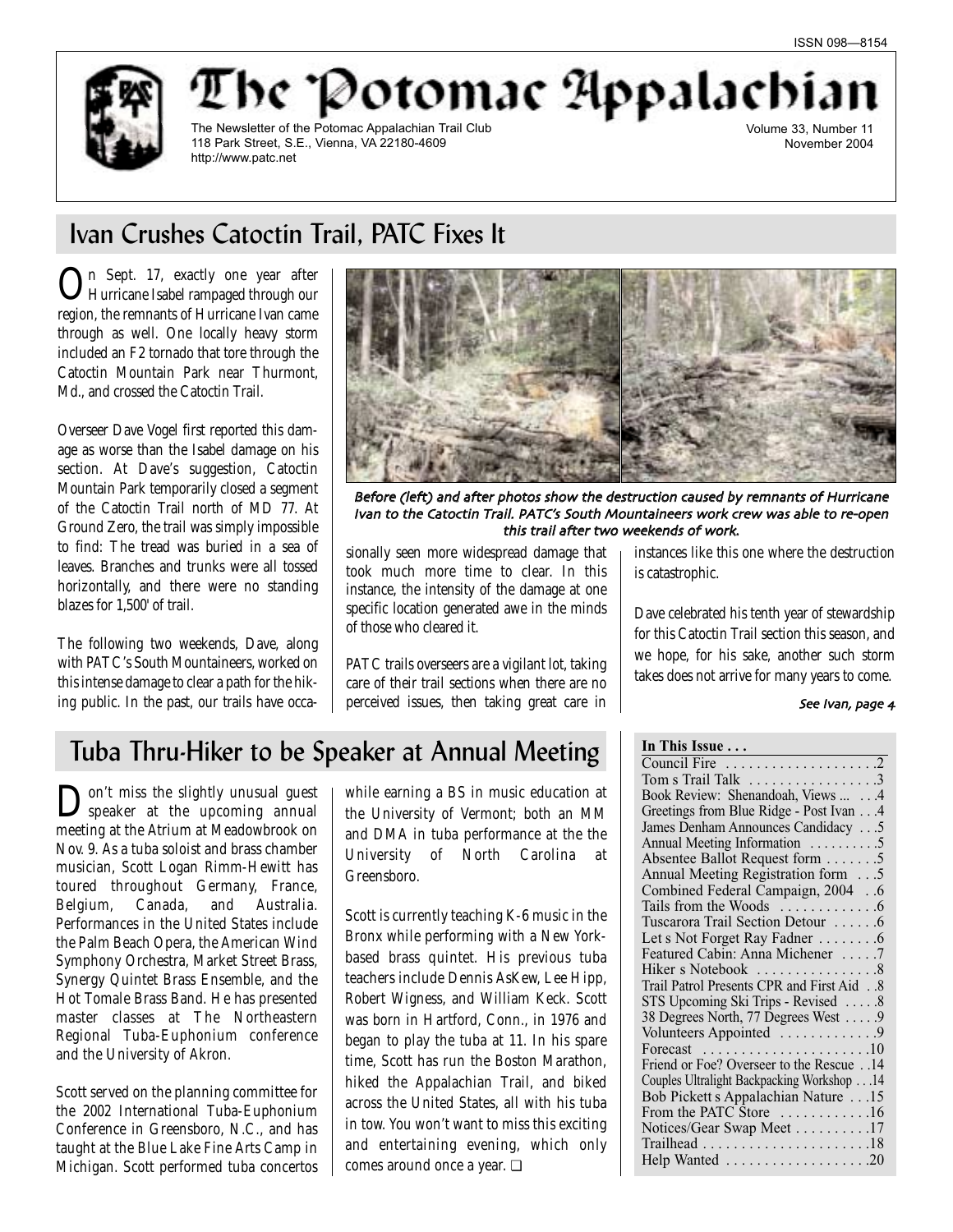## Council Fire

The Potomac Appalachian Trail Club's regularly scheduled Council<br>Meeting was held at Club Headquarters on Sept. 14, 2004. President Tom Johnson asked Council members for their input in updating the description of officers' duties and responsibilities. He also reminded Council that annual reports were due for 2004, detailing volunteer projects and volunteer hours.

## **Finance**

Treasurer Gerhard Salinger distributed the monthly budget report for August 2004, noting that while revenue is down, expenses are also down. Revenue is at 53 percent of expected income at this point, and we are 67 percent of the way through the year. Gerhard urged committee members to keep this in mind and to stay under budget for 2004, if possible. Gerhard also led a review of the Cabins/Shelters/Building Land Fund.

## **Trails and Lands**

*Information Systems:* Josè Rojas updated Council on the status of the computer system at headquarters. The Information Systems Committee plans to replace the computers at HQ since the lease on the current computers will expire February 2005. He noted this would require funds. In addition, Josè is investigating the possibility of upgrading the club's Internet connection. With such an upgrade, the club may be able to run the Web site in-house. Josè also noted cabins reservations have been converted to computer. Plans are in development to put the computer bookings/schedule on the Web, so the public can check availability of cabins.

*Lands:* Lee Sheaffer reported on meetings with the Clark County planning commission. Lee will continue to attend meetings calling for public comment on development plans. He distributed proposals by the county for land development, delineating required vegetative buffers. Lee also informed Council of proposed development near PATC land, south of Bears Den and the AT. Lee attended a meeting with the county on the proposed subdivision to address concerns over water sources and access. For each parcel in the subdivision, there will be a 100-foot buffer on land adjacent to the AT, meaning no vegetation can be cleared next to the AT.

*Land conservation brochure:* A land conservation brochure for PATC is in production, designed by David Trone of the North Chapter. The brochure will be available for tract managers and district managers to distribute to landowners adjacent to trails and PATC land. The brochure will inform landowners of ways to preserve their land and protect trails, informing them about easements and donations.

## **Facilities**

Mel Merritt reported on a biannual Cabins Committee meeting, held Sept. 11-12 at Highacre. He reported several items of note: At Highacre, the outhouse is being restored, and the barn is salvageable after a treefall. Also, Mel is working on a furnishing plan for Highacre, with the idea that a booklet may be placed at Highacre, listing furnishings that are being sought by donation. In other cabin news, Mel reported Myron Glasser is due for re-roofing, the well at Schairer Trail Center needs repair, and Catoctin Cabin will get a new floor.

### **Volunteerism**

*Membership:* Susan Nelson submitted the membership report, noting membership stood at 6,624 as of Sept. 14, 2004. From the new members meetings, Jane Thompson reported that people often express interest in moderate-length hikes, of five to six miles, at locations near the D.C. metro area.

*Hikes Committee:* Karen Brown reported the Hikes Committee had meetings with Linda Shannon-Beaver of the *Potomac Appalachian*, and with Josè Rojas of the Information Systems Committee. The intention of these meetings was to streamline submissions for announcements and eliminate errors. Toward this end, a universal submission form is being developed, to allow members to post their events in the *PA* and subsequently, online. The preliminary test form should be finalized by the end of October. It will be tested and refined in late fall/winter, for use next year by anyone wanting to submit a PATC event.

### See Council Fire, page 3

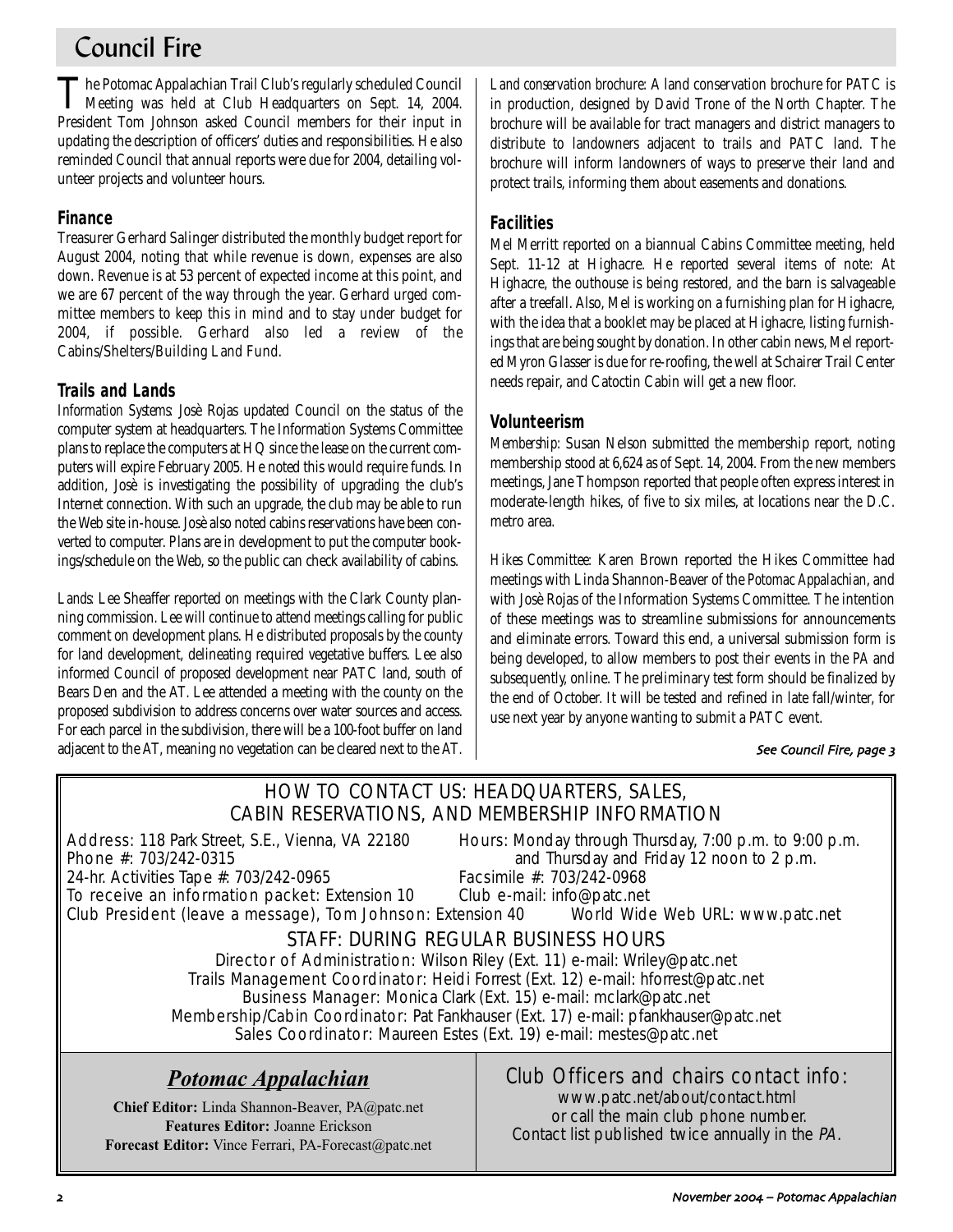## Tom's Trail Talk – Where is Boiling Springs? (And Why Should I Care?)

boundary encroachments. They provide staff management for the ridgerunner program. They are like

extended support to

Appalachian Trail Park office in Harpers Ferry.

With the pending implementation of ATC's new strategic reorganization, that relationship will get a

National

Boiling Springs is a quaint little town in south-central Pennsylvania. It has a nice lake, a couple of gas stations, two convenience stores, and a grocery. But Boiling Springs is small – so small that it could compete in "Prairie Home Companion's" talent competition for towns under 2,000 people. Folks who really want to shop have to drive to Carlisle or Harrisburg.

Appalachian Trail hikers who are on their way through the Cumberland Valley find themselves, eventually, in the middle of Boiling Springs. And on the lake, right in the middle of town, is the ATC Mid-Atlantic Regional office.

That's right - ATC has regional offices. And, although PATC counts Harpers Ferry as part of its "territory," our relationship with ATC runs right through Boiling Springs. The club's connection with the regional office is very close, and we communicate with the staff there all the time.

Mid-Atlantic has five staff members who deal with all aspects of managing the AT. The chief of the office is Karen Lutz, who has been there for 16 years. Karen through-hiked the AT in 1978 and then became an AT volunteer before she joined the ATC staff. She is responsible for all ATC activities and relationships with trail-maintaining clubs from New York through northern Virginia. Her territory stops at Rockfish Gap, which is the southern edge of PATC's responsibility. It is a big job, and she has more clubs to deal with than any other ATC regional manager. Each one has a different idea of how to do its job. Keeping everyone on the same page can be a chore.

Much of our training is supported by the staff at Boiling Springs. They have a facility north of town called Scotts Farm, where many a volunteer has bedded down after a long day of training. The spaghetti dinners are memorable.

Karen and her staff are out on the road much of the time. They work with PATC and other clubs on corridor management, planning improvements to the AT, natural and cultural resource inventories, and

#### Council Fire, from page 2

### **Other Business**

*AT corridor management:* Tom Lupp announced the AT Local Management Plan will be posted on the club's Web site. He noted the ATC corridor monitor manager, Ross Garridine, left the job after a short tenure. This puts the fall corridor monitor workshop in jeopardy. Tom announced four PATC corridor monitor vacancies. Concerning the Maryland AT Management Committee meeting, he announced new members of the committee – engineers from Frederick and Washington counties – from the county highway administrations. Their participation in the committee will streamline and improve placement of AT signs at road crossings.

*Trail Patrol:* Holly Wheeler reported from ongoing Trail Patrol classes: The hike leadership course was held Sept. 11-12, the backpacking 101 and 202 courses were ongoing,

LNT trainer course was held on Oct. 2-3, CPR and First Aid were held Oct. 9-10. And Holly noted Trail Patrol assisted SNP with its October Wilderness Weekend.

*Vining Tract:* Hugh Robinson reported progress on the Butternut Cabin: The roof is on, and the doors and windows fit nicely. And, he reported, the road into Mutton Hollow is in poor condition and is unsafe to drive. Hugh will obtain an assessment of needed repairs.

*Naturalist:* Bob Pickett updated Council on the search for James River spiny mussels on PATC land. Last Council, he reported they were found below the Vining Tract, on neighboring land. Bob continued the search and reported the spiny mussels are not present on PATC land on the Vining Tract.



lot closer, because ATC is decentralizing its operations and putting more staff in the regional offices. Already, NPS has assigned a ranger to the Boiling Springs office. So our future points toward Boiling Springs.

Although it isn't on any main driving route, Boiling Springs is worth a look if you happen to be in the Carlisle area. And if you don't have time to stop at the ATC Mid-Atlantic office, at least wave as you go by. ❏

*—Tom Johnson*

## **DON**'**T FORGET: Elections are held at the Annual Meeting on Nov. 9. See bottom of Absentee Ballot on page 5 for information about voting.**

*Conservation:* Jeff Pearcy plans to initiate a bio-inventory of PATC tracts. He is working with Bob Pickett on the protocol.

*Maps:* Dave Pierce announced Map L, the last map on the schedule this year to be revised, will be under contract as soon as Dave completes the changes. Dave also noted the book, "Circuit Hikes in Shenandoah National Park," is being revised by the Publications Committee. Dave assisted by cleaning up/editing 30 maps in the book.

The September Council meeting was attended by six club officers, 12 committee chairs, three chapter representatives, two section representatives, one staff member, and four other club members. ❏

*—Georgeann Smale, Secretary*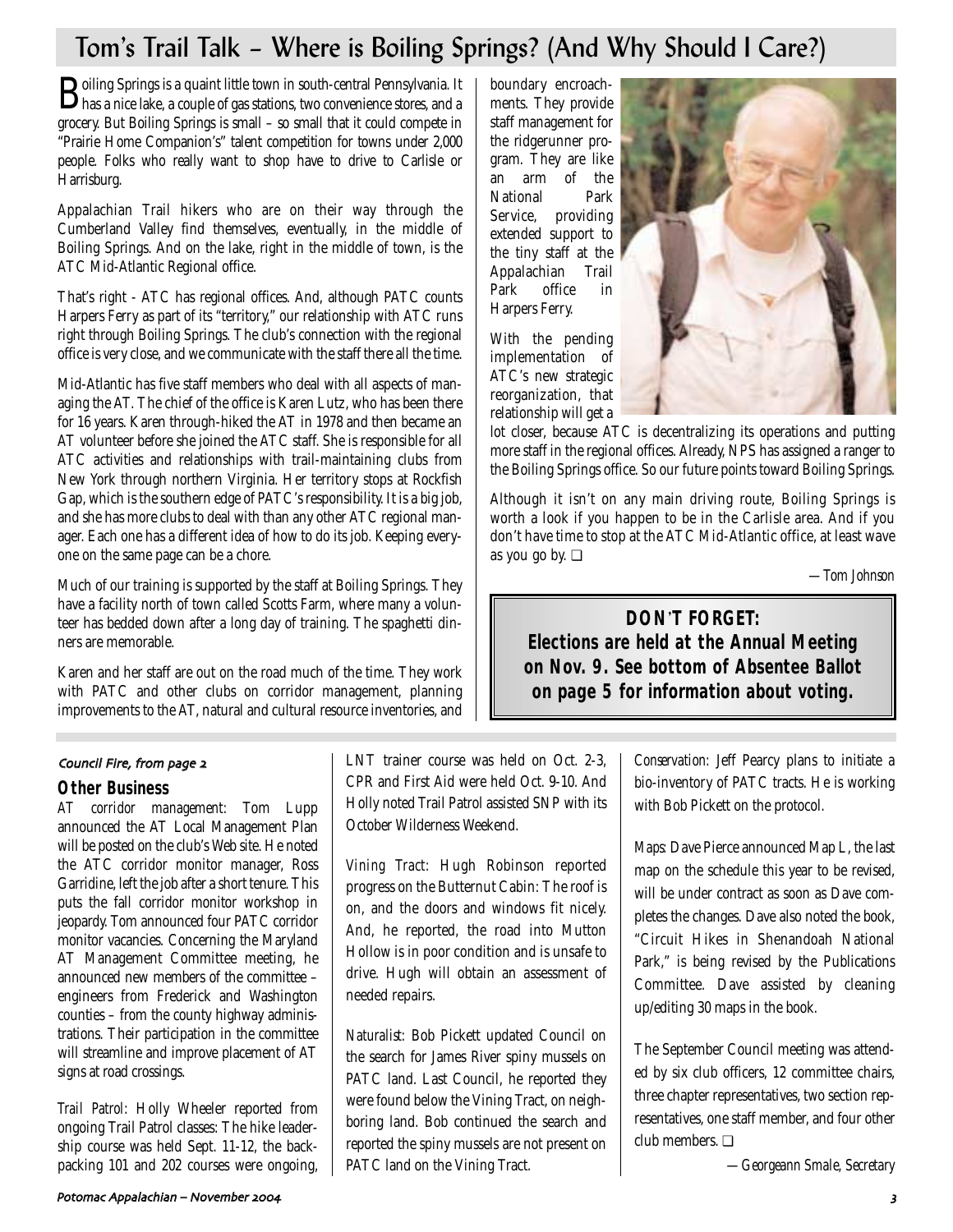#### Ivan, from page 1

Would you like to become a part of the club's successful trail stewardship program in Maryland or elsewhere? Consider joining the South Mountaineers Trail Crew at one of their late-autumn work events. Please contact Nancy Hammond at mdtrail@yahoo.com or 301/739-0442. To get involved on the club's other trails, contact Heidi Forrest at Club Headquarters, Hforrest@patc.net, 703/242-0315 ext 12. ❏

*–Rick Canter, Maryland district manager*





These photos all were from the Sept. 25 PATC work trip, taken at the beginning of the day. The location was where the trail became impassable,  $1/4$  mile north of Rte.  $77$ .

## Book Review: 'Shenandoah, Views Of our National Park'

"Shenandoah, Views of Our National Park," *by Hullihan Williams Moore, University of Virginia Press, 2003, soft cover, 96 p, \$22.95.*

This book is a collection of 51 black and white photographs on glossy paper as a centerpiece; 10 pages of text in front and 14 pages of text in back balance the book nicely. All photographs are referenced with date, time, location, and technical details. Both close-ups and distance photos are in clear, sharp detail. Photo number 25 is very striking: Taken at 8:30 a.m. in April, the lighting was amazing – a serviceberry, dogwood trees, and tall grasses are lighted against a dark background of trees. Another excellent photo is of Stony Man mountain in May at 8:45 a.m.

The front text is a discussion of seasons, time of day, subjects for photographing, and technical details. The text in the back third of the book is a history of George Freeman Pollock's development of Skyland and how it evolved into Shenandoah Park.

The author's photographs were selected for a traveling exhibit organized by the Virginia Museum of Fine Arts. ❏

*—Carol Niedzialek*

## Greetings From the Sunny Blue Ridge, Post-Ivan

Rainfall totals from Ivan ranged from 5-1/2" at Big Meadows to 3- 1/2" at Simmons Gap. Currently we are aware of only one patch of destruction from Friday, Sept. 17, where a possible tornado brought down 28 trees across a short section of Rapidan Road along the park's east boundary. Sorry to say, Ivan forced us to cancel the 17th Annual ND Trails Workshop, but it will be back next year, hurricane permitting.

We are receiving reports of random blowdowns obstructing trails along the crest of Blue Ridge (AT) and east side trails, but generally the trails seem to be passable to hikers. As trail maintainers visit their trails over the next couple of weeks, they should carry a saw and tools for clearing waterbars. Very common along trails are downed tree limbs from Frances and Ivan, while recent winds also shook down broken tree tops from previous storms. On steeper sections of trail, which are prone to erosion, we are finding waterbars full and in need of a good cleaning, or the waterbar has been scoured out. Someone from PATC needs to patent those self-cleaning waterbars.

We'll be in touch with individual PATC district managers with specific blowdown reports as they come in, but as you know hikers tend to notice only the blowdowns that cause them to completely sidestep the trail. Blowdowns or not, most overseers will find saw work along their trails that a 13" pruning saw can handle. Contact SNP district trail supervisors if you would like NPS assistance in clearing blowdowns.

Photos by Dave Vogel

I talked to one southbound AT hiker who hiked eight miles between Big Meadows and Bearfence Hut during the height of the storm on Friday afternoon. He described horizontal rain that was painful to walk through. He said that many parts of the AT were running "ankle deep" in water (no wonder we build waterbars). It took him two days to dry his gear . . . a memorable AT experience that he did not want to repeat.

Thankfully, our portion of the Blue Ridge dodged the worst of Frances and Ivan, but they have left us with plenty of work to do along our trails to put them to bed for the winter.

Thanks for keeping up with it all  $\dots$  be careful out there.  $\Box$ 

*—Shawn Green SNP Trails Coordinator*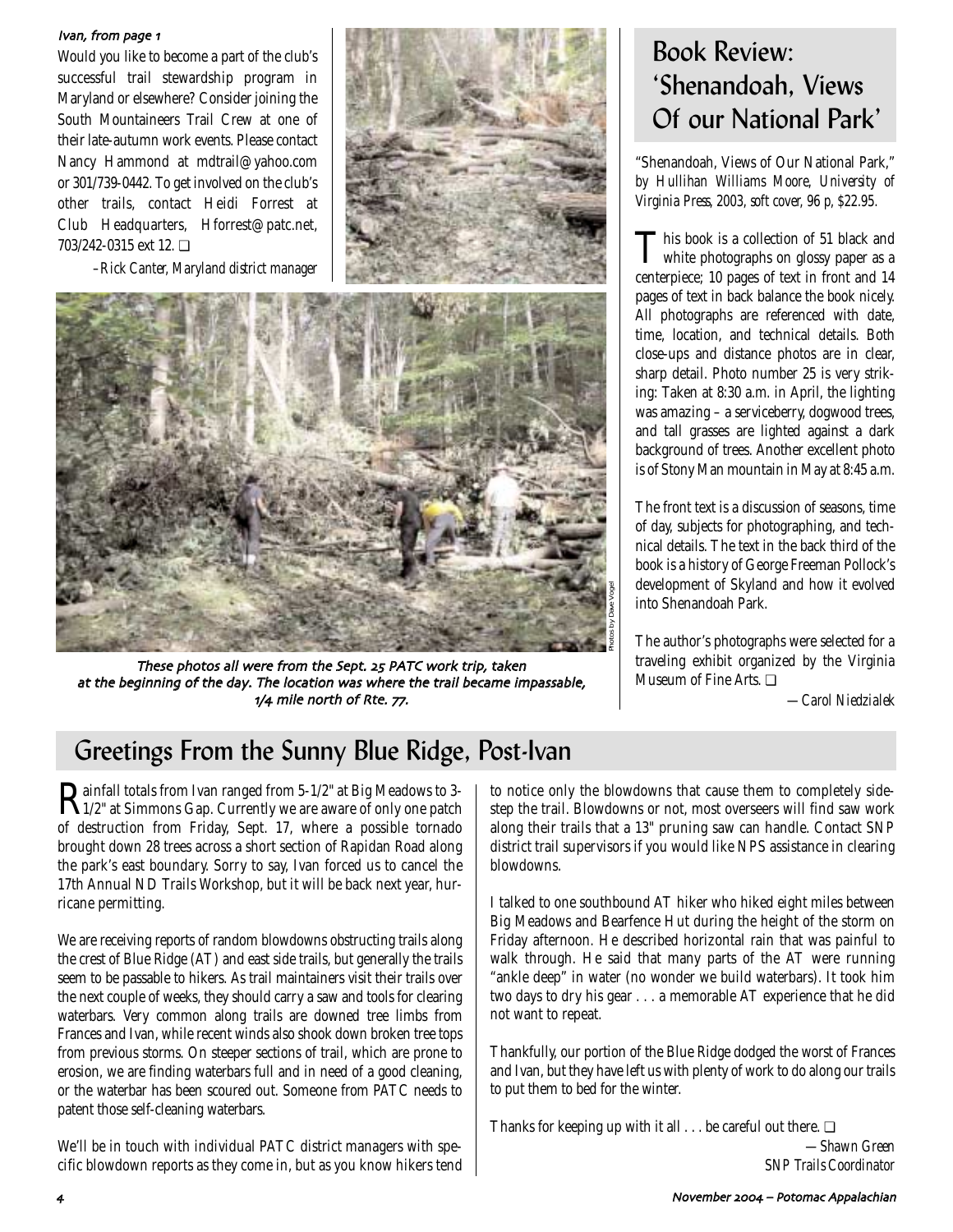### **James Denham Announces His Candidacy For Supervisor of Facilities**

**J** im has been a member of PATC since 1969.<br>He has worked on the information desk at im has been a member of PATC since 1969. headquarters for many years. He was Cliffs House overseer from the time it opened until 2002. He has participated in many cabin work trips, doing such jobs as sanding the floors of Conley and Wineberry cabins. Using knowledge gained from work in the construction industry, he was able to bleach large black stains from Conley floor using oxalic acid. He used his knowledge of hydrology to develop a new spring near Conley.

Jim grew up in a family construction business that built custom homes, commercial buildings, and bridges and renovated commercial buildings. He participated in all phases of construction work.

Jim is a mechanical engineer, and before he retired from the Navy Department he was responsible for shock resistance and silencing of Los Angeles class submarines. This required a detailed knowledge of all equipment and systems on submarines. After retirement, he participated in a joint U.S. Navy, German Navy, and Danish shock test of a Russian-built frigate. He was responsible for all propulsion, electrical, and auxiliary systems inspections.

In 1995 Jim obtained certification as a universal refrigeration technician, which permits him to buy and use all types of refrigerants, including those used at headquarters. ❏

*Editor's Note: To vote for this or any other candidate, please see information at the bottom of the Absentee Ballot request form at right.*

## Annual Meeting Set for Nov. 9 at the Atrium

*The annual banquet will be held Nov. 9 at the Atrium of Meadowlark Gardens. The speaker will be Scott Rimm-Hewitt, who played his tuba as he walked the AT (see bio on page 1). The cost of the banquet is \$35 per person. Make your reservation now with Pat Fankhauser at PATC, 703/242-0315, Ext. 17., or fill out the registration form below, and follow mailing directions on the form.* 

**DIRECTIONS:** From I-495, take Exit 47A onto Route 7 (Leesburg Pike) toward Tyson's Corner. While you now have many ways to reach the Atrium, here we will mention but two:

*1. The shorter but more complicated route:* 

After exiting onto Route 7, proceed 0.8 miles to the second stoplight, and then turn left onto Gallows Road. Get in the right lane. Before the second stoplight (0.2 miles), bear right onto Old Courthouse Road. Proceed 0.8 miles, and then turn left at the second stoplight to stay on Old Courthouse Road. Then proceed through a residential area for approximately 2 miles to a fourway stop. At the four-way stop, go straight onto Beulah Road. Drive 1 mile to park entrance on left, and park in the Atrium parking lot to your right.

*2. The more lengthy but simpler route:* 

After exiting onto Route 7, drive 5 miles west, turn left onto Beulah Road, and drive 1 mile to park entrance on right. Park in the Atrium parking lot to your right.

From I-66, exit onto Route 123 North to Vienna (Exit #60). After approximately 4.3 miles, turn left onto Beulah Road and follow it approximately 2.5 miles to park entrance on the left. Park in the Atrium parking lot to your right.

You can go to the Northern Virginia Regional Park Authority Web site to see the Atrium at www.nvrpa.org/atrium.html, the address is 9750 Meadowlark Gardens Court, Vienna, VA. ❏ *—Patricia Fankhauser, Membership Information and Cabins Coordinator*

## Absentee Ballot Request

Please send me an absentee ballot for the November PATC officer election. I understand that this ballot must be returned to PATC Headquarters by 5:00 p.m. Nov. 9, 2004.

Name: \_\_\_\_\_\_\_\_\_\_\_\_\_\_\_\_\_\_\_\_\_\_\_\_\_\_\_\_\_\_\_\_\_\_\_\_\_\_\_\_\_\_\_\_\_\_\_\_\_\_\_\_\_\_\_\_\_\_ Street Address:

City, State:

Zip Code:

Mail to: Wilson Riley, Director of Administration, PATC Headquarters, 118 Park Street, S.E., Vienna, VA 22180.

**DON T FORGET**: Send a self-addressed, stamped envelope with this form.

*\* To vote in this election you must either attend the Annual Meeting (paid registration not required) or request, by mail, an absentee ballot and return it to HQ either by mail or in person by 5:00 p.m. on Nov. 9.* 

## Registration for PATC's 77th Annual Meeting/Dinner

Tuesday, Nov. 9, 2004, from 6:00 p.m. to 9:30 p.m., at the Northern Virginia Regional Park Authority s Atrium at Meadowlark Gardens. For more information, please contact Pat Fankhauser at 703/242-0315, Ext. 17, or pfankhauser@patc.net. Don t delay, space is limited. Come out and join in celebrating 77 years!

Name:  $\frac{1}{\Box \text{ vegetation}}$  vegetarian  $\Box$  chicken  $\Box$  beef ❏ vegetarian ❏ chicken ❏ beef Name:  $\Box$  vegetarian  $\Box$  chicken  $\Box$  beef  $\Box$  $\Box$  vegetarian

Daytime phone number:

Please enclose a check in the amount of \$35 (or list your credit card information below) per attendee for dinner. If you wish to attend the meeting and not have dinner, please contact Pat Fankhauser and let her know you will be coming.

( ) Here is an additional \$77 to for the Trail Land Acquisition Fund for 77 years of service on the trails.

( ) Sorry, I can t attend the banquet, but here is \$77 to support PATC s Trail Land Acquisition Fund.

| For 77 years PATC has led hikes; constructed and renovated shelters and cabins; mapped the trails; taught trail construction, safety, and conservation; and built |  |                         |                                                                                                                             |  |           |
|-------------------------------------------------------------------------------------------------------------------------------------------------------------------|--|-------------------------|-----------------------------------------------------------------------------------------------------------------------------|--|-----------|
| and cleared the trails in rain, snow, and sunshine. Your contribution will be used to enhance those activities. Let s celebrate as we move into our 78th year!    |  |                         |                                                                                                                             |  |           |
| VISA/MasterCard Number:                                                                                                                                           |  | <b>Expiration Date:</b> | Please charge my credit card for \$ for                                                                                     |  | dinner(s) |
| Signature:                                                                                                                                                        |  |                         |                                                                                                                             |  |           |
| Mail to:                                                                                                                                                          |  |                         | PATC - Annual Meeting/Dinner 2004, 118 Park Street, SE, Vienna, Virginia 22180 Attn: Pat Fankhauser, Membership Coordinator |  |           |

Because PATC pays for dinners in advance, no refunds after November 4, 2004.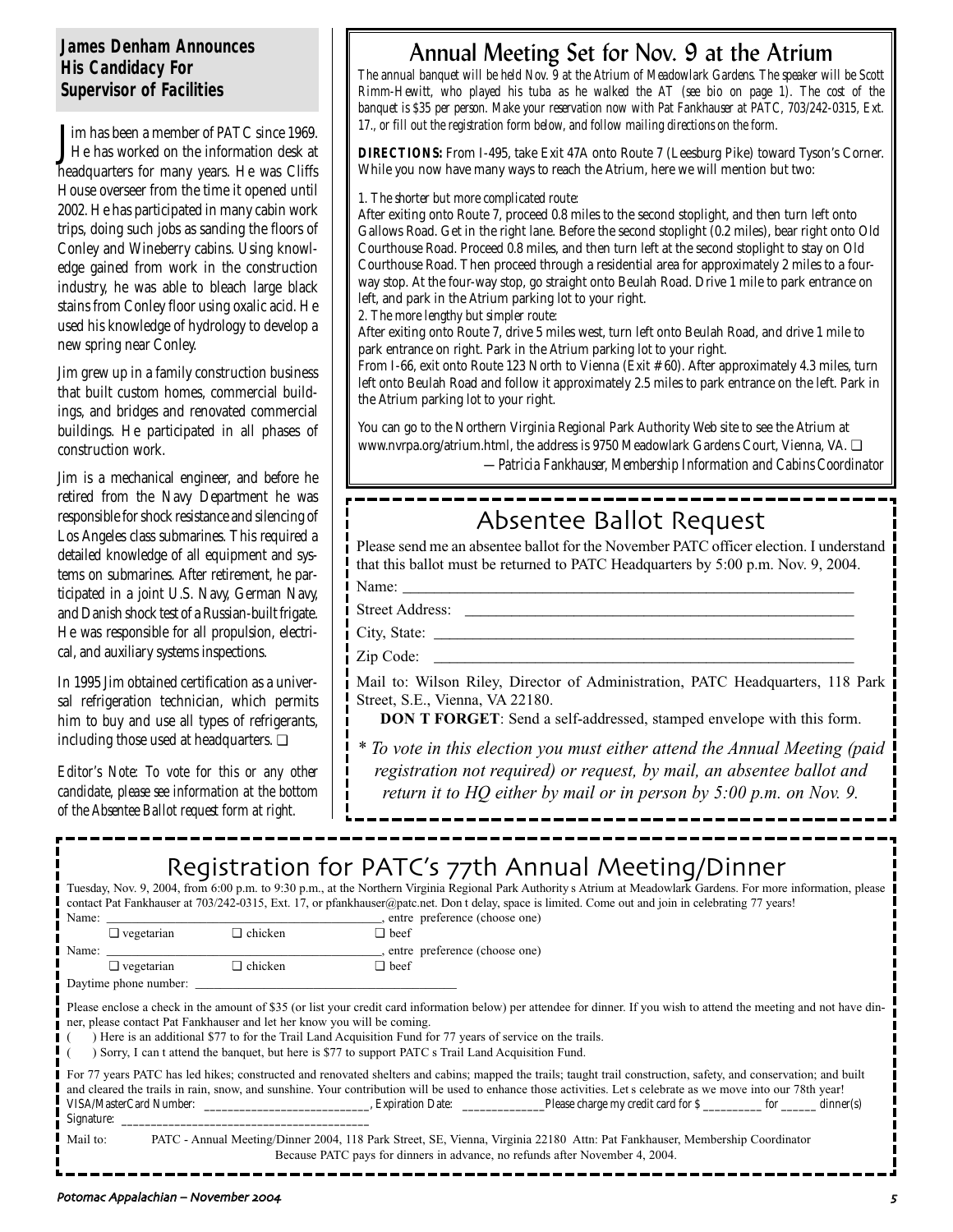## Combined Federal Campaign 2004

PATC Agency Number 7956

*Make Your Contribution Count!*

PATC is participating again this year in the Combined Federal Campaign of the National Capital Area. Please consider a donation to PATC. The fund will be active through December. Thank you for your support, and thanks to the members who contributed via the CFC last year.

*It s for a good cause!*

## Tails from the Woods by George Walters



## Four-Month Detour Set on Tuscarora Trail Section

The Tuscarora Trail will be closed between US30 and PA16 near McConnellsburg, Pa., from about the end of July 2004 through the end of November 2004. Texas Eastern Transmission is planning construction work on a natural gas pipeline not too far from where the trail crosses PA16. During construction, the normal route of the trail across the pipeline will be closed. However, the company has set up a detour of about 1,100 feet for hikers to safely pass the area. If you are hiking southbound, you will be routed along the edge of the pipeline right-of-way to PA16 and then along PA16 to where the trail normally crosses the highway. Northbound hikers will follow the same route in the reverse direction. The company has installed fencing and signs to clearly mark the detour route. <sup>□</sup>



## Let's Not Forget Ray

In reference to the article about the new  $\Gamma_{\text{Gypsy}}$  Spring Cabin, the person who n reference to the article about the new donated this cabin needs to have a memorial recounting his contributions to PATC. The article failed to mention the role of Ray Fadner who donated the property that contains Gypsy Spring Cabin. The cabin was Ray's summer vacation country home for many years. Ray was Mr. Appalachian Trail in Pennsylvania. He made tremendous contributions along with Paula Strain and Elizabeth Johnston in getting the many folks in Pennsylvania together, where they played an active, viable role in raising PATC's visibility in its northern district.

Ray was a longtime volunteer, with a special interest in Pennsylvania, joining the club in 1948; he was slightly short of being a 50-year member. Ray played a significant role in rebuilding Hermitage Cabin. Another characteristic of his was building relationships with landowners and especially state forest officials; Ray was ATC's informal representative at Harrisburg for many years. He used his property and other primitive cabins to introduce inner-city children and Scouts to nature and to trail work. He put much effort and many hours into these projects.

Ray was trail supervisor for a dozen years, initiating the *Trailetter,* which updated and informed overseers of current activities. After that he was president of PATC for two years. He was himself an AT overseer for many years as well as overseer of Bear Spring Cabin for 32 years. He was assistant supervisor of trails for Pennsylvania and chairman of the Youth Services Committee for 13 years. In the 1960s, Ray developed a flier for Scout leaders at a time when leaders had little outdoors experience. The flier was titled "Hey you Guys" and described woods etiquette.

Ray died in November 1996 and will be remembered for his friendliness and his helpful way of working with volunteers and state and federal agencies. Ray was active in the '60s, '70s, and '80s, and those of us members who were active during those years warmly remember Ray as a dedicated PATC member. It would be nice to have a memorial plaque at the cabin in appreciation. ❏

*—Carol Niedzialek*

**SANA**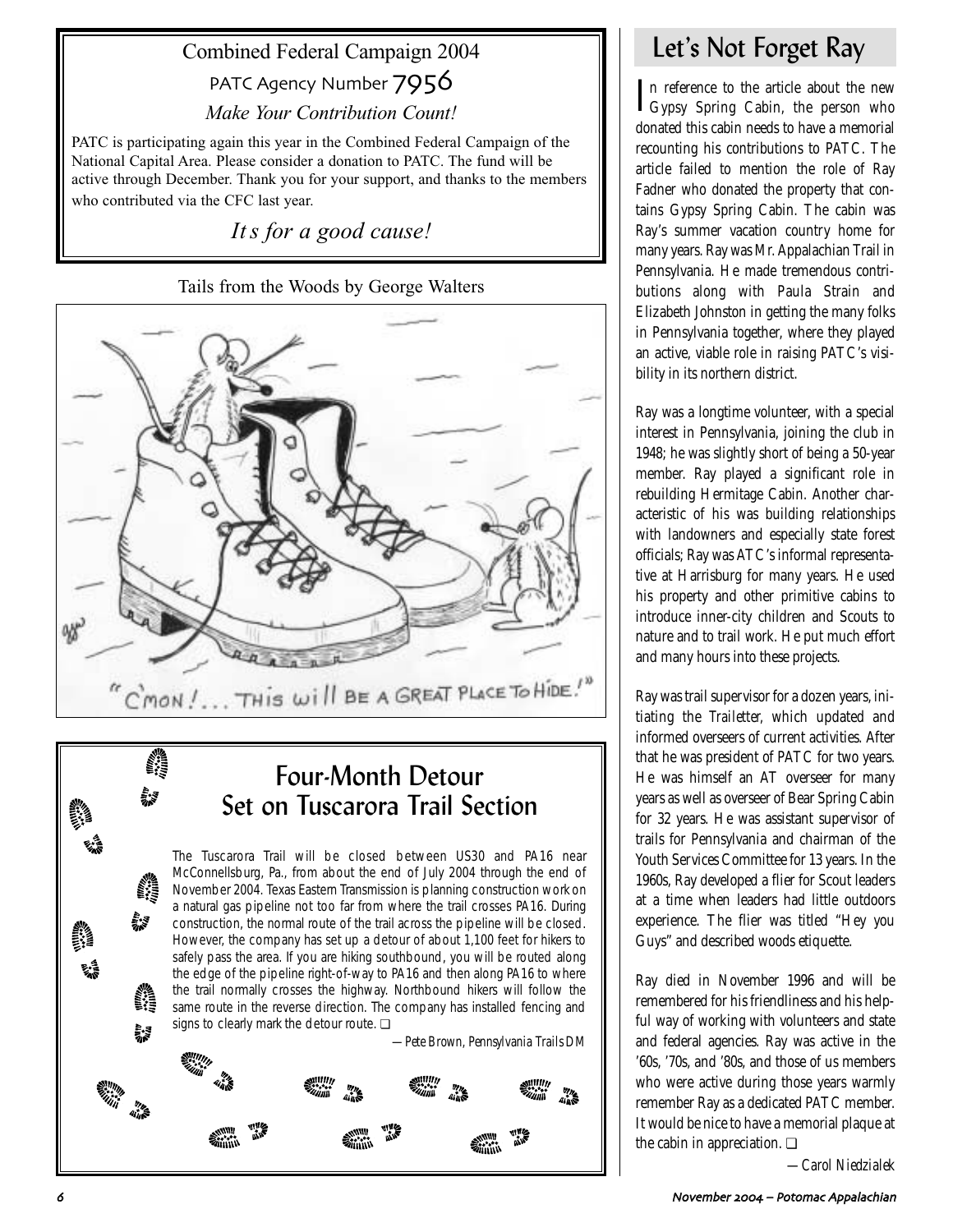## Featured Cabin: Anna Michener – a Haven in Amish Country

O.K. So my kids initially gave this cabin a "creepiness rating" of seven, but that was because our arrival was somewhat late in the day, sans flashlights. When we returned a couple of days later in the morning their moods were noticeably more jovial. When they got around to exploring the inside, they had a ball. The two bunk rooms were a delightful playplace with climbing opportunities galore, and the outside streams and porch provided ample entertainment.

Anna Michener is a primitive cabin, located just a few miles up the road and down the trail from Gypsy Spring Cottage, five miles north of Milesburn Cabin on the AT, about a mile from Tumbling Run Game Preserve, a private inholding within Michaux State Forest. And along with Hermitage Cabin just to the south, all these cabins are within less than 30 minutes of Gettysburg and many other attractions in the south-central Pennsylvania region.

### **Cottage Features**

Anna Michener Cabin took PATC volunteers, some of whom were highly-skilled craftsmen, three years to build, and is highly recommended for family use. Finished in 1966, the cabin today still reflects, despite heavy use, the careful workmanship which went into its construction. The living room is cheerful and spacious with a fireplace containing a woodstove insert. A wood stove is used for cooking. But the cabin is hard to heat in severe cold weather. It has two separate bedrooms which provide bunks for up to 14. This large capacity makes this a good choice for a getaway for a family or two to share. Outside are a large picnic table and sturdy grill.

The hike-in is a one-mile, fairly level path with little elevation change. My 7-year-old daughter had no trouble making the walk in about 20 minutes. Remember that, like Gypsy Spring, the cell phone service is not reliable in these parts. Don't count on this communication method.

Parking is ample, but the neighbors don't care for "fast-moving" vehicles. Stay on good terms with our neighbors by obeying the slow speed.

### **Hiking, Sightseeing Opportunities**

Since the approach to Anna Michener is on the AT, plenty of hikes are available. Caledonia and Pine Grove Furnace state parks also offer pools during the summer months. Several area hikes are described in PATC's "Circuit Hikes in Virginia, West Virginia, Maryland and Pennsylvania"). Also check out the Pine Grove Furnace museum and ruins; visit the Stevens ironworks and Totem Pole playhouse; and on rainy days, visit Gettysburg Battlefield, or historic Chambersburg or Carlisle where the Army War College has interesting exhibits.

## **And Don**'**t Miss:**

❏ The same area attractions are common to both Anna Michener and Gypsy Spring. Shippensburg is just over the mountain and offers many small-town services. Amish country is all around if you venture out just a short distance. ❏

*—Linda Shannon-Beaver*



The Meyer family and friends took a 3-hour walk on their children's favorite "blueberry trail" abutting the cabin.



### **Malcolm Muddles Through**

Serving up fungus to us. Malcolm Reynolds wouldn't think of wolfing down this fine specimen (even if covered with Nutella). He and his gang found it on the AT just North of the Michener cabin. We have made a yearly pilgrimage to the woods of southern Pennsylvania for some years now. It is a good "halfway" point to meet our friends from Philadelphia. The cabin is big enough to sleep 10 people easily and has a well-laid out "great" room that lights up nicely with one of those Coleman lanterns. The cabin is close enough to the AT to allow easy access to parts north and allow Malcolm and his mates to grill thru-hikers with questions. Malcolm and his mates know where everything is. There is mud to be pulled from the stream bank and shaped into pottery. And, there are plenty of nooks and cranies to be found in the cabin.

Our gang of boys and girls feel very safe in nature's hands. There are some shivers while reading aloud the creative logbook references to the weeping woman who haunts the hollow. Of course, you should take along a good First Aid kit, and take a look around the cabin, inside as well as out, before you turn everyone loose. On our last visit, we did see a timber rattlesnake on the path, but we quickly appointed a trail guide to go ahead of everyone.

Of course, I would recommend this or any large PATC cabin for a weekend or short week for any family with curious, imaginative children. You never have to sleep in a cold, wet tent. The world's best baby-sitter is all around you. Do you want Disney to teach your children all they need to know about nature? ❏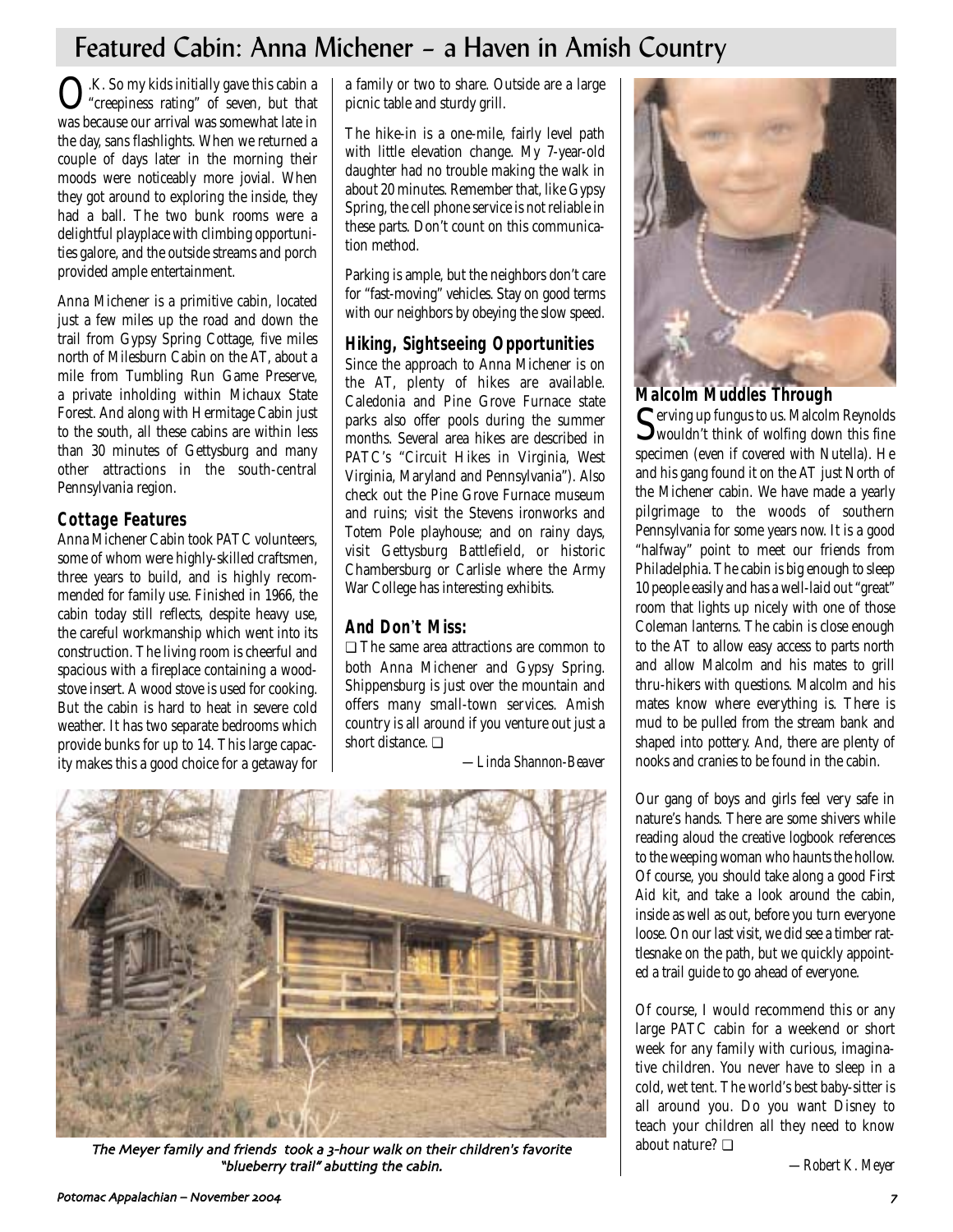

*Hiker s Notebook*

**Common Name: Ladybug, Ladybird Beetle, Lady Beetle** 

**Scientific Name: Coccinellidae novemnotata (Latin for little sphere, nine-spotted)**

Ladybugs are among the most well known and recognizable insects. Most are shiny red, orange, or yellow with dark spots. Commonly found on rock outcroppings in late fall.

**Potpourri:** Ladybugs are predators. They eat other insects, primarily aphids but also other plant pests such as scales and mites. The name derives from the Middle Ages, when these beetles were found to rid grapevines of harmful insect pests. In appreciation, they were dedicated to the Virgin Mary and originally called "beetle of our lady." The French call them *les vaches de la Vierge*, cows of the Virgin.

In late autumn, adult ladybugs congregate on rock outcroppings and on the sides of buildings in search of small crevices in which to spend the cold winter months.

The bright coloration is an indicator to potential predators that they are not palatable. In addition, the ladybug produces a foul smelling liquid from joints in the legs.

The rhyme "Ladybug, ladybug fly away home. Your house is on fire, your children do roam" refers to the burning of the hop vines in England after harvest, clearing the fields but killing the beetles. ❏ *—William Needham*

*Visit the Hiker's Notebook Web site at: mwrop.org/W\_Needham/h\_notebook.html.*

# PATC Trail Patrol Presents

## American Heart Association CPR and First Aid Jan. 22 and 23, 2005

The Trail Patrol is hosting a CPR and First Aid course on Jan. 22 and 23 at PATC Headquarters. The two-day course covers American Heart Association Adult, Child, and Infant CPR and First Aid. The students will learn basic First Aid skills with hands-on time. Books and certifications are provided. The afternoon portion of the First Aid class is designed with wilderness situations in mind. Time will be spent going over items in our First Aid kits and packs. The students learn how to do basic splinting and bleeding control with supplies from their packs.

The cost of each class is \$50 per day (\$100 for both days of CPR and First Aid). The deadline to register for this class is Jan. 7, 2005.

> For more information, contact Ben Fernandez (TPTraining@patc.net) 703/327-9788

## **STS Ski Trip Schedule (Revised) 2004-2005**

| #                | Location                     | <b>State</b>       | <b>Leave</b> | Return   | <b>Ski Days</b>         |
|------------------|------------------------------|--------------------|--------------|----------|-------------------------|
| $\mathbf{1}$     | Laurel Highlands (work crew) | PA                 | 10/22/04     | 10/24/04 | $\boldsymbol{2}$        |
| $\boldsymbol{2}$ | Ski Fair                     | PATC-HQ            | 11/06/04     | 11/06/04 | $\bf{0}$                |
| 3                | White Grass (work crew)      | <b>WV</b>          | 11/12/04     | 11/14/04 | $\boldsymbol{2}$        |
| $\boldsymbol{4}$ | <b>Blackwater Falls</b>      | <b>WV</b>          | 12/03/04     | 12/05/04 | $\overline{\mathbf{c}}$ |
| $\overline{5}$   | <b>White Grass</b>           | WV                 | 12/17/04     | 12/19/04 | $\boldsymbol{2}$        |
| $\boldsymbol{6}$ | <b>Tug Hill</b>              | <b>NY</b>          | 12/29/04     | 01/02/04 | $\overline{\mathbf{4}}$ |
| 7                | <b>Blackwater Falls</b>      | <b>WV</b>          | 01/07/05     | 01/09/05 | $\boldsymbol{2}$        |
| 8                | <b>Elk River</b>             | WV                 | 01/07/05     | 01/10/05 | 3                       |
| 9                | <b>Tug Hill</b>              | <b>NY</b>          | 01/14/05     | 01/17/05 | 3                       |
| 10               | <b>New Germany</b>           | MD                 | 01/14/05     | 01/17/05 | 3                       |
| 11               | <b>Laurel Highlands</b>      | PA                 | 01/14/05     | 01/17/05 | 3                       |
| 12               | Mt. Rainier                  | WA                 | 01/19/05     | 01/23/05 | $\boldsymbol{4}$        |
| 13               | <b>Canaan Valley</b>         | WV                 | 01/20/05     | 01/23/05 | 3                       |
| 14               | Camp Sequanota               | PA                 | 01/21/05     | 01/23/05 | $\overline{c}$          |
| 15               | <b>Blackwater Falls</b>      | WV                 | 01/28/05     | 01/30/05 | $\overline{c}$          |
| 16               | <b>Laurel Highlands</b>      | PA                 | 01/28/05     | 01/30/05 | $\overline{\mathbf{c}}$ |
| 17               | <b>Blackwater Falls</b>      | WV                 | 02/04/05     | 02/06/05 | $\overline{c}$          |
| 18               | <b>Crystal Lake</b>          | PA                 | 02/04/05     | 02/06/05 | $\boldsymbol{2}$        |
| 19               | <b>Blackwater Falls</b>      | WV                 | 02/11/05     | 02/13/05 | $\overline{c}$          |
| 20               | <b>Elk River</b>             | WV                 | 02/11/05     | 02/14/05 | 3                       |
| 21               | <b>White Mountain</b>        | NH                 | 02/18/05     | 02/21/05 | 3                       |
| 22               | <b>Ski Dance</b>             | PA                 | 02/18/05     | 02/21/05 | 3                       |
| 23               | <b>Blackwater Falls</b>      | <b>WV</b>          | 02/25/05     | 02/27/05 | $\boldsymbol{2}$        |
| 24               | <b>Far Hills</b>             | Quebec             | 02/26/05     | 03/06/05 | 7                       |
| 25               | <b>New Germany</b>           | <b>MD</b>          | 03/04/05     | 03/06/05 | $\boldsymbol{2}$        |
| 26               | <b>Blackwater Falls</b>      | WV                 | 03/11/05     | 03/13/05 | $\overline{\mathbf{c}}$ |
| 27               | <b>Tug Hill</b>              | NY                 | 03/11/05     | 03/14/05 | 3                       |
| 28               | Craftsberry                  | <b>VT</b>          | 03/17/05     | 03/20/05 | 3                       |
| 29               | St. Mortiz                   | <b>Switzerland</b> | 03/24/05     | 03/28/05 | $\overline{\mathbf{4}}$ |
|                  |                              |                    |              |          |                         |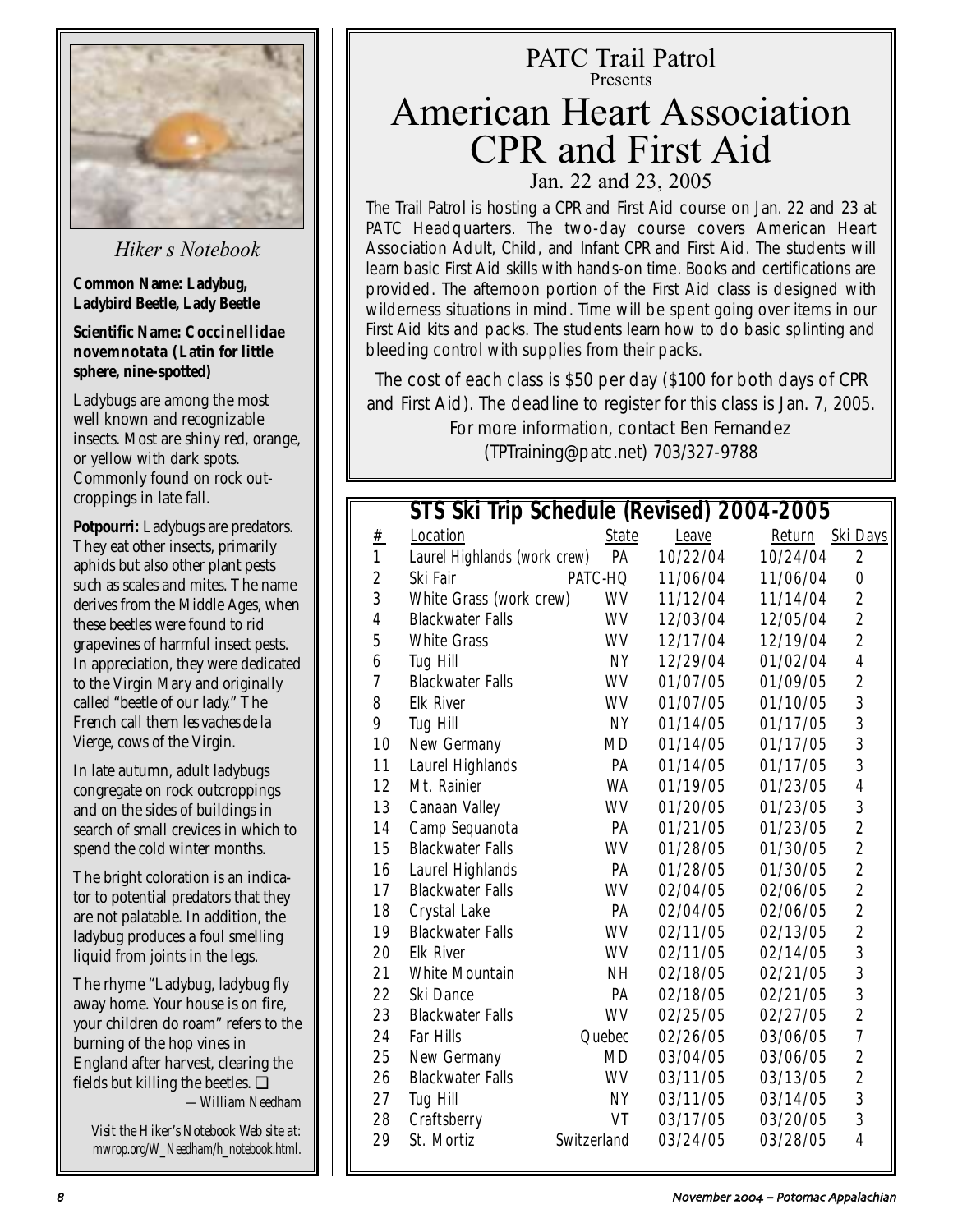## 38 Degrees North, 77 Degrees West

Someone had pinned a Greetings from<br>Banff card on the carpet-covered pillar near the elevators at work, and Cascade Mountain caught my eye the way the Sports Illustrated swimsuit issue catches the eye of my kid brother. I was mesmerized by the jagged peaks and aquamarine lakes of the Canadian Rockies, and just a bit skeptical as to whether a place could look like that in real life without any airbrushing or cosmetic surgery. I spent the next year reading up on trails while saving up money and vacation time and, at the end of August, headed out for 10 days of backpacking along the Icefields Parkway with my brother, Andy.

Our destination for the first trip was Dolomite Pass, via Helen Lake Trail. The elevation gain is about 2,000 feet for the nearly six miles to the top of the pass, which meant that we passed through several life zones on our way to the summit. For the first few miles, the smell of pine was pungent and strong, and at every break in the trees we could see across to Bow Lake and Crowfoot Glacier. Up a little higher, above the trees, the alpine meadows were covered in wildflowers, Indian paintbrush and purple fleabane, and the streams were clear and cold and jumped over rocks that had been left by ancient glaciers.

Sweaty and sore upon reaching the ridge above Helen Lake, Andy and I dropped our packs to the rocks and stood admiring the view that stretched for miles in every direction, one mountain behind another, blue peaks with green ice glaciers writhing between them. A handful of GORP gave us the energy to load up our packs again, and we dropped over the other side of the pass to set up camp below Katherine Lake in the shadow of a piece of cliff that had plummeted off Dolomite Peak and lay embedded in the rocky ground. A family of ground squirrels announced our presence with a sharp whistle as dusk fell.

I was up before the sun had found its way over the eastern peaks; Andy was a bit harder to rouse and refused to crawl out of his sleeping bag until the sun had fully committed to heading across the sky. Our trip out was much faster because it was almost entirely downhill, and we were back in the car and headed up the Icefields Parkway by lunchtime, which gave us enough time to explore Mt. Chephren, the Columbia Icefield, Tangle Falls, and Athabasca Falls before arriving in Jasper for dinner.



The campsite on Dolomite Pass is dwarfed by a fallen piece of cliff from Dolomite Peak in the foreground and the effects of glaciers in the background.

Our second trip sent us into Jasper National Park's Tonquin Valley. Twelve miles in, Maccarib Pass Trail enters the valley near the northern Amethyst Lake and offers the weary hiker an unparalleled view of the Ramparts, a range of peaks, dark and jagged, with treacherous cliffs that are made even more beautiful by their ominous names: Dungeon Peak, Redoubt Peak, Drawbridge Peak. The second day was spent exploring the valley; a hike up to Moat Lake, which sat in the saddle between Bastion Peak and Tonquin Hill; a hike around the Amethyst Lakes to see the glacier crawling down the rocks at a surprising rate of hundreds of feet a year; a horse camp and corral at the far and narrow end of the valley where wind bot-

tlenecked in its journey through the grasses to jostle between the little cabins.

The hike out of the Tonquin Valley was just as strenuous as the one going in, so Andy and I rewarded ourselves with a long soak in the Miette Hot Springs, the hottest natural springs in the Canadian Rockies, just 36 miles north of Jasper. By morning we were ready to hit the trail again.

In fact, only a few weeks after returning home, I was ready to hit the Canadian Rockies trails again. Perhaps next time I'll experience them covered in snow. ❏

*—Alexa Hackbarth*

# Volunteers Appointed in September



| <b>Trail Overseers</b>          |                                                                       |
|---------------------------------|-----------------------------------------------------------------------|
| <b>Kerry Snow</b>               | AT - Byrds Nest 3 to Pinnacles Comfort Station                        |
| Mark Holland                    | AT - Pinnacles Comfort Station to Corbin<br><b>Cabin Cutoff Trail</b> |
| <b>Stan Turk</b>                | AT - Corbin Cabin Cutoff Trail to<br><b>Stony Man Overlook</b>        |
| <b>Sally Kocotas</b>            | <b>Eaton Hollow Trail</b>                                             |
| Phil $\&$<br><b>Karis Barry</b> | Saddleback Mountain Loop Trail                                        |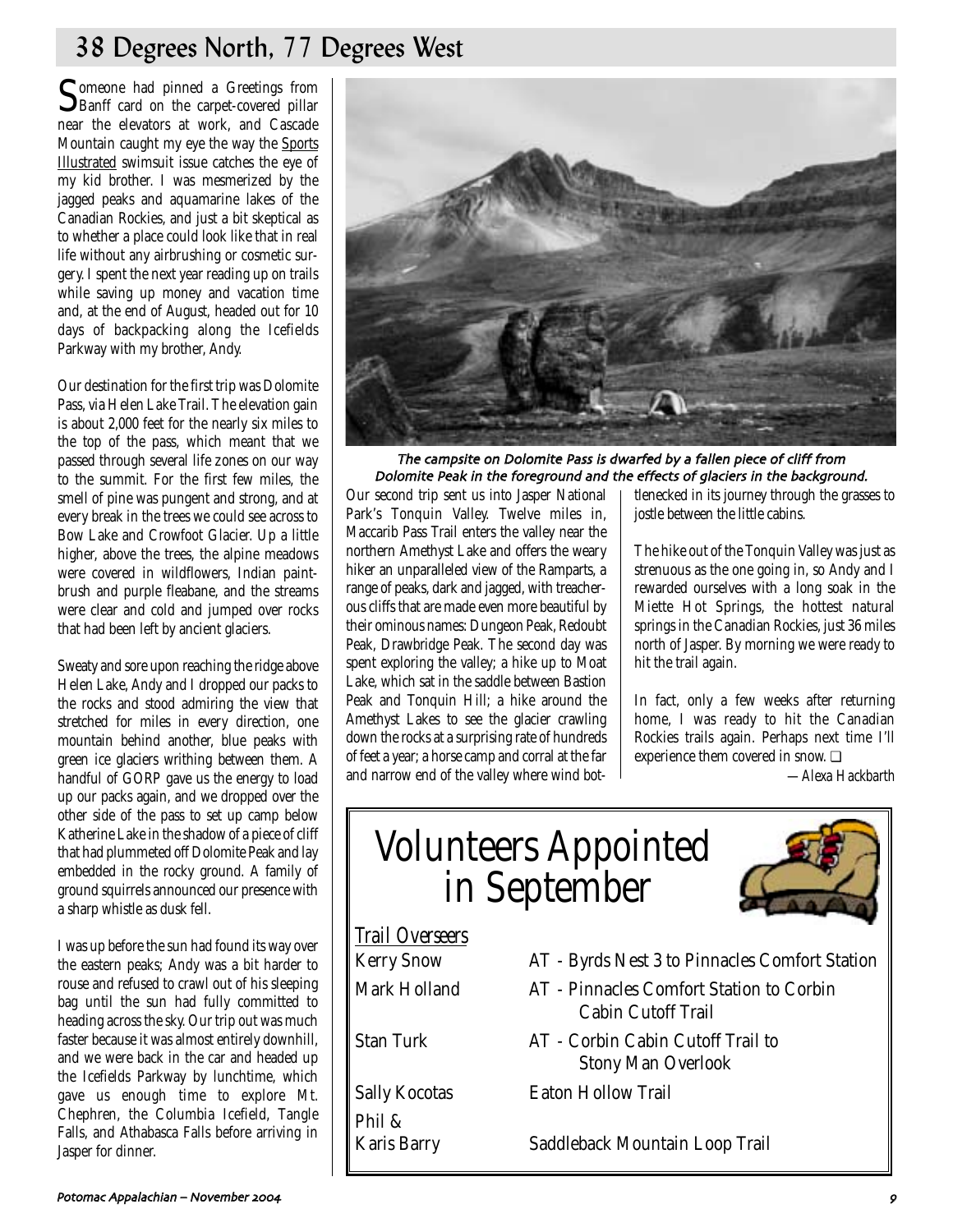#### Charlottesville Chapter

The Charlottesville Chapter hikes every Saturday; summer, winter, and in between. Hikes are usually 8 to 10 miles. We usually maintain trails on the last Saturday of the month. Meet at Sprint parking lot, 2307 Hydraulic Road, at 9:00 a.m., with food and water for the day. The majority of hikes are in the southern and central districts of Shenandoah National Park, with some in the north district and in George Washington National Forest. Our Chapter<br>hikes are posted at www.patc.net/ hikes are posted at www.patc.net/ chapters/char/hikes.html. INFO: Jere Bidwell 434/295-2143 or John Shannon 434/293-2953.

#### North Chapter

The North Chapter of PATC conducts monthly trail work trips on the Maryland and Pennsylvania sections of the AT and on the Pennsylvania sections of the Tuscarora Trail. We also lead hikes on these and other trails. Maryland AT work trips are generally held on the first and third Saturdays – contact Nancy Hammond (mdtrail@yahoo.com) 301/739-0442 for information. Pennsylvania work trips are generally held on the AT on the first Saturday and on the Tuscarora on the third Saturday – contact Pete Brown (peter.brown4@worldnet.att.net) 410/343-1140. Pennsylvania AT work trips also include an optional Saturday evening dinner at the Gypsy Spring cabin. For information on upcoming hikes, contact Chris Firme (bncfirme@innernet.net) 717/765-4833. For general chapter information, contact chapter president Pete Brown or visit the North Chapter home page (www.patc.net/chapters/north/).

#### Northern Shenandoah Valley Chapter

The Northern Shenandoah Valley Chapter sponsors hikes in national and state parks and forests in the Shenandoah Valley vicinity, open to the public, on a monthly basis except during the winter. Hikes are posted in the Forecast. Other activities are in the NSV Chapter Newsletter. For further information contact Lee Sheaffer, (thumpers@visuallink.com) 540/955-0736.

## **Chapters**

#### Southern Shenandoah Valley Chapter

See www.ssvc.org or the one linked to the PATC Web site for descriptions of hikes and work trips. We usually hike in the southern and central districts of the SNP and in the GWNF. Contact the listed hike leader for information about a specific event, or contact Michael Seth 540/438-1301.

#### West Virginia Chapter

Chapter meetings at Highacre are on the second Wednesday of Feb., Apr., Jun., Aug., Oct., and Dec. See Forecast for upcoming activities. For information about the chapter or to receive the newsletter, contact Judy Smoot 540/667-2036 or e-mail wvpatc@hotmail.com.

#### Ski Touring Section

The Ski Touring Section has served since 1974 to introduce Washington area residents to crosscountry skiing and to provide cross-country skiing opportunities to experienced skiers. The Section sponsors winter weekend ski trips for all levels of skiers to nearby mountains in Maryland, West Virginia and Pennsylvania, as well as periodic social events year round. INFO: Bert Finkelstein (bertf@erols.com) 703/715-8534.

#### Mountaineering Section

We're a diverse group of local Washington, DC area climbers. Young and old, male and female, crag rat, sport climber, and alpinist, active and armchair types – we all enjoy climbing in its many varieties. We also share common interests in promoting safe climbing, conserving the outdoors, developing new climbers' skills, representing the Washington area climbing community, and having fun! We provide instruction for those wanting to learn the basics – we're not a school, but we can get you started. We go climbing, either locally or further afield, nearly every weekend. In the winter we organize trips to the Ice Festivals in the Adirondacks and the White Mountains for beginning and advanced ice climbers. For further information contact Andy Britton, (tallandyb@aol.com) 703/622-1920, or Mack Muir (MackMuir@edisaurus.com).

#### PATC Hikes

PATC offers organized hikes appealing to the diverse interests of our members. There are K-9 Hikes, which invite you to bring your favorite dog; Family Hikes tailored to kids; Natural History Hikes stalking the fascinating but often elusive flora and fauna of the region; hikes featuring varying levels of difficulty with the Easy Hikers, In-Between Hikers, and Vigorous Hikers; Birding Hikes with experts to help sight and identify our avian neighbors; Historical Hikes tracking little-known structures in Shenandoah National Park; Series Hikes tracing the entire length of the Tuscarora Trail or the trails of Pennsylvania, section by section; Backpacking Hikes traversing the tracts of West Virginia and Southern Virginia; hikes scheduled for weekends; ones scheduled for weekdays; Geology Hikes led by experts from the Smithsonian focused on the unique stratigraphy of our area; Mushroom Hikes with mycologists; Waterfall Hikes to beat the summer heat; and Outreach Hikes to get together with the members of area groups like the Sierra Club or the Congressional Hikers. That is just to name a few. Check out the Forecast calendar and hear updates on the weekly tape (703/242-0965).

#### Other Clubs' Hikes

Capital (www.capitalhikingclub.org) and Wanderbirds (www.wanderbirds.org) hike on Saturdays and Sundays, traveling by bus and leaving from downtown, with suburban stops as well. Center Club, Northern Virginia Hiking Club and Sierra Club hike on both Saturdays and Sundays using carpools, which often leave from a suburban Metro stop. Schedules are available at PATC Headquarters and are published in area newspapers on Fridays. The schedule of West Virginia Highland Conservancy outings in the Monongahela National Forest and surrounding<br>areas is on their web site at areas is on their web site at www.wvhighlands.org.

## KEY to Forecast Activities

All events are marked for easy identification. Late changes or cancellations are listed on the weekly information tape (703/242-0965), which is updated on Sunday evening for the following seven days. The Forecast can also be<br>found on PATC's Web site at PÁTC's www.patc.net/activities/forecast.html.

- ` Hiking Trips
- Backpacking Trips
- . Trail Work Trips
- **i** Cabin/Shelter Work Trips
- A Ski Trips
- s Special Events
- $\blacksquare$  Meetings
- $\varnothing$  Classes
- **EX** K9 Trail Blazers (dogs permitted)

Note to all hike leaders: Please ask nonmembers on your hike if they would like to join PATC, then get names and addresses so a club volunteer can send them information packets. Thanks!

#### Meetings

Meetings are held at PATC HQ, 118 Park Street, S.E., Vienna, Va., unless otherwise noted.

#### New Members (PATC) – First Wednesday

7:30 p.m. Curious about the club? Want to learn more? The best way is to attend a New Members meeting (but you don't have to be new to qualify). Attend the meeting and find the mysteries of PATC revealed in full. Refreshments will be served. Directions to PATC: Take Rt. 123 into Vienna, Va., and turn east on Park St. (Rt.675) to 118 Park St. on your left. INFO: Jane Thompson 301/349-2496.

#### Mountaineering Section – Second Wednesday

8:00 p.m. – We meet every month unless noted in the Forecast. INFO: Mack Muir (MackMuir@edisaurus.com) 703/960-1697 or PATC's Web site: www.patc.net/chapters/mtn\_sect.

#### Shenandoah Mountain Rescue Group

Business meeting - Last Tuesday of each month, 7:30 p.m. INFO: Doug Sigman (join@smrg.org), 703/255-5034, or www.smrg.org.

### PATC Council – Second Tuesday Meetings

The council meets at 7:00 p.m. sharp. The PATC Council meets every month to conduct business of the club and once a year for a dinner meeting. All members are always welcome. Come see how we make decisions about your club. INFO: Wilson Riley (wriley@patc.net) 703/242-0693 x11.

#### Trail Patrol – First Tuesday

7:30 p.m. Trail Patrol volunteers are PATC's goodwill trail ambassadors to the hiking public. They provide a visible, reassuring presence on the trails, and strive to educate the public on good hiking practices, minimum impact hiking, and camping ethics. Patrol members are trained in land navigation, emergency procedures, radio communications, and personal equipment. All Trail Patrol volunteers are also expected to become certified in a recognized basic first aid course. Some equipment and uniform items are provided upon completion of training. INFO: Holly Wheeler (trailpatrol@patc.net) 301/486-1598, or see our section in PATC's Web site: www.patc.net/ volunteer/trailpatrol.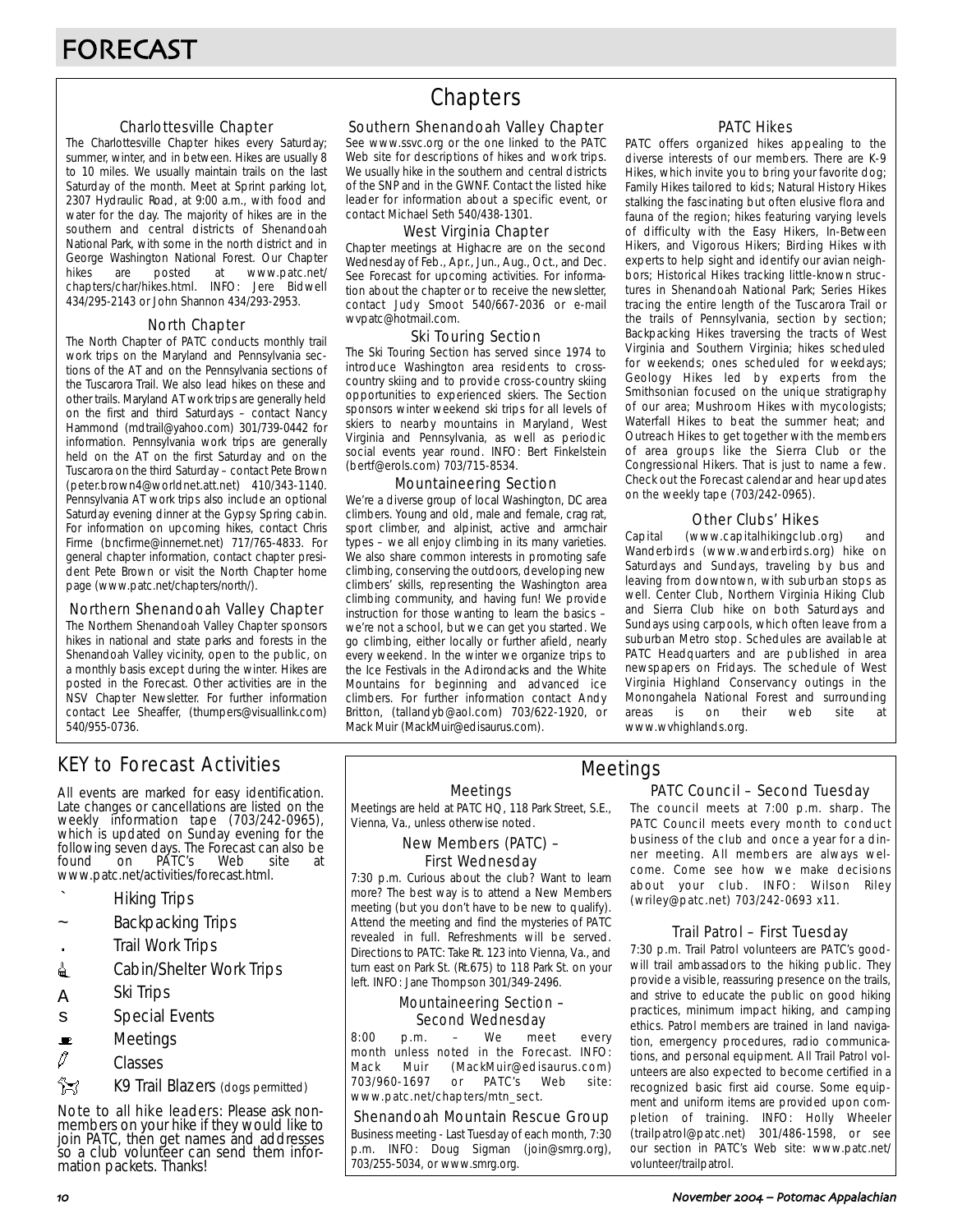## **FORECAS**

## NOVEMBER

#### 1 (Monday)

#### DEADLINE - December Potomac Appalachian Material due to editors 5:00 p.m.

All items for the next issue of the newsletter due. Send Forecast events to PA-Forecast@patc.net and<br>all other articles to the editor at all other articles to lindashannonb@mac.com. NOTE: Do not send photos or articles to headquarters. E-mail for address.

#### 2 (Tuesday) ` HIKE - Family Hike Leesburg, VA

Balls Bluff Regional Park. Come join us for a wonderful, kid-friendly hike near Leesburg. This 1 and 1/2 mile circuit trail is barely jogging-stroller passable. We will hike along the perimeter trail, with views of the Potomac River, and down to the smallest National Cemetery. If I don't respond quickly to your e-mail, please call me. INFO: Lauren Lang (at94L@netzero.com) 571/242-3950.

#### 2 (Tuesday) ` HIKE - Vigorous Hikers

Central District, Shenandoah National Park, VA White Rocks. Climb Buck Hollow to the AT south to Pinnacles, return via upper Hannah Run Trail and Hazel River Trail to White Rocks then bushwhack 1.5 mi. down the old wagon road to church on Rt. 211. 14 mi. and a 3500-foot.climb. INFO: Chris Nolen (chrishiker@erols.com) 301/469-8931.

#### 2 (Tuesday) MEETING - Trail Patrol, 7:30 p.m.

#### 3 (Wednesday) CLASS - Climbing 101 (REI) Bailey's Crossroads, VA

If you are ready to learn the ropes in one of this country's fastest growing sports, then this is the evening for you! REI climbing gurus offer this primer on rock climbing. Topics will include an overview of climbing, equipment, safety, and training. INFO: Mark Nelson (mnelson@rei.com) 703/379-9400.

#### 3 (Wednesday) ` HIKE - Easy Hikers Gaithersburg, MD

Seneca Creek Park. About 5 fairly easy miles over rolling terrain. Meet at Seneca Creek Park in the Visitor Center parking lot at 10:15 a.m. From the Beltway, exit to I-270 N. After about 7 mi. (at the exit for Rt. 370), move into the local lanes. Stay in the center of the 3 lanes. After the right-hand lane has disappeared and re-appeared, move into the righthand lane. Take the next exit (for Rt.124 West and Rt. 117 West); this is about 3 mi. after the move into the local lanes. Follow the signs for Rt. 117, which becomes Clopper Rd. (and is still Rt. 117). After 2.1 mi., turn left into the inconspicuous park entrance. After 0.1 mi., turn right toward the Visitor Center. In 0.1 mi., park at the end of the road. Hike will be canceled if the Montgomery County public schools are closed due to inclement weather. Bring lunch and water. INFO: Sue King 703/356-6659.

#### 3 (Wednesday)  $\mathbf{\mathbf{\mathbf{\mathbb{E}}}}$  MEETING - New Members (PATC), 7:30 p.m.

#### 6 (Saturday)  $\approx$  HIKE - K9 Trailblazers McLean, VA

Turkey Run Park. We'll hike at a moderate pace for a 6- to 9-mile hike from Turkey Run Park, along the historic and scenic Potomac Heritage Trail to Ft. Marcy and back again with an optional out-andback to Dead Run. The trail is mostly rugged, wooded trails along the Potomac River with some stream



crossings, a street crossing, and moderate (but steep at times) elevation changes (around 300 ft.). This is a joint hike with K9 Trailblazers so wellbehaved dogs are welcome as long as you keep them on leash and scoop after them. Maps, chocolate, and dog biscuits provided at the trailhead. Bring snacks, and water for you and your dog. Visit www.k9trailblazers.org for more details. INFO: Pat Fuhrer (psfuhrer@k9trailblazers.org ) 410/381-7408 or Jeff Bolognese (jabolognese@k9trailblazers.org) 410/247-4434.

#### 6 (Saturday) s SPECIAL EVENT - XC Ski Fair (STS) Vienna, VA

It's time to think snow! The Ski Touring Section (STS) opens the 2004 ski season with its annual Ski Fair – your best opportunity to learn about and sign up for the great trips STS is considering for the 2004-05 season to destinations like Mt. Rainier, New England, Quebec, and St. Moritz, as well as our closer favorites like Canaan Valley, the Laurel Highlands, and Tug Hill. Meet the trip leaders and prospective ski buddies. See new ski gear and try out speciallypriced fleece wear. Hear about the Ski-Dance Weekend and other special events and training clinics. INFO: Susie Etcheverry 202/244-2562 or Steve Bergstrom 301/564-9696 (12:30-4:30 p.m.).

## 6 (Saturday)

#### . TRAIL WORK TRIP - Potomac Heritage Trail Loudoun County, VA

Please join us on the 2nd of three work trips to construct a segment of the Potomac Heritage National Scenic Trail. This time we will work along the Potomac River south of Goose Creek. Good prospects for seeing wildlife. We will work from 9:00 a.m. to 2:00 p.m. No prior experience necessary: tools and instruction will be provided. Please bring work gloves and water. As we will park in a central location and be transported to the trailhead Please register in advance. INFO: Ric Francke (fbfrancke@potomactrail.org) 571/436-7801 (days) or 703/356-2106 (evenings until 10:00 p.m.).

**Please welcome our new Forecast Editor, Vincent Ferrari. Vince has worked with the** *PA* **in many aspects, for a number of years.** 

**The Forecast says goodbye to Suzie Shannon, who has served for nearly two years as the editor. Look for her in the near future with pickaxe in hand on a trail. Thanks to her for her many hours of hard work and dedication.**

#### 6 (Saturday)

#### . TRAIL WORK TRIP - Help Build a Trail (REI) Lansdowne, Leesburg, VA

9:00 a.m. to 2:00 p.m. Lend a hand to help build this rapidly growing trail. Volunteers will clear brush from the trail corridor and establish the treadway. Volunteers need to bring water, lunch and work gloves. 60 volunteers are needed! Register on-line at www.potomactrail.org. INFO: Mark Nelson (mnelson@rei.com) 703/379-9400.

#### 6 (Saturday)

#### . TRAIL WORK TRIP - South Mountaineers Appalachian Trail, MD

The air is getting crisp, come out and enjoy the autumn colors. Work hard and get dirty like when you were a kid. Please bring lunch, water, and gloves; expect to hike 1-4 miles. We meet at 9:00 a.m. in Frederick County. INFO: Nancy Hammond (mdtrail@yahoo.com) 301/739-0442.

#### 6 (Saturday)

#### . TRAIL WORK TRIP - Yankee Clippers Appalachian Trail, PA

Meet at US 30 and PA 233 at the parking lot of Caledonia State Park. Departure 9:00 a.m. sharp. INFO: Pete Brown (peter.brown4@worldnet.att.net) 410/343-1140.

#### 6 - 7 (Saturday - Sunday)  $\triangleq$  CABIN WORK TRIP - John's Rest Stanardsville, VA

The combined John's Rest and Tulip Tree Construction Crews will be working to complete another great PATC rental cabin located on Entry Run in Virginia's Blue Ridge Mountains near SNP. The end of the project is near but there are still several important things that need to be done. Don't waste this opportunity to contribute to the completion of the next great cabin to be added to our rental system. INFO: Charlie Graf (cagraf@aol.com) 410/757-6053.

#### 7 (Sunday)

#### . TRAIL WORK TRIP - Gambrill State Park Frederick, MD

Continuation of ongoing trail maintenance and relocation projects. Meet at the Nature Center at 10:00 a.m. INFO: Dave Jordahl (dave.jordahl@ askdep.com) 240/777-7741.

#### 7 (Sunday)

#### . TRAIL WORK TRIP - South Mountaineers Appalachian Trail, MD

Another Sunday event from the South Mountaineers, making the Appalachian and Catoctin trails in Maryland the best they can be. Please bring lunch, water and gloves; expect to hike 1-4 miles. We meet at 9:00 a.m. in Frederick County. INFO: Nancy Hammond (mdtrail@yahoo.com) 301/739-0442.

### 9 (Tuesday)

#### ` HIKE - Vigorous Hikers

Central District, Shenandoah National Park, VA

We'll hike in SNP off Rt. 211, the Oventop Scramble and Pass Mtn/Buck Ridge Loop. About 13 miles and 3000+ ft elevation gain. Nice views from Oventop and Marys Rock. Meet leader at 8:30 a.m. at foot of Buck Hollow Trail on Rt. 211 just inside SNP or at Centreville Park & Ride (Stone Rd. & Rte. 29) at 7:00 a.m. for carpooling. INFO: Cliff Noyes (Cliff.noyes@juno.com) 540/373-8267.

9 (Tuesday)

 $\mathbf{\dot{F}}$  MEETING - PATC Council, 7:00 p.m.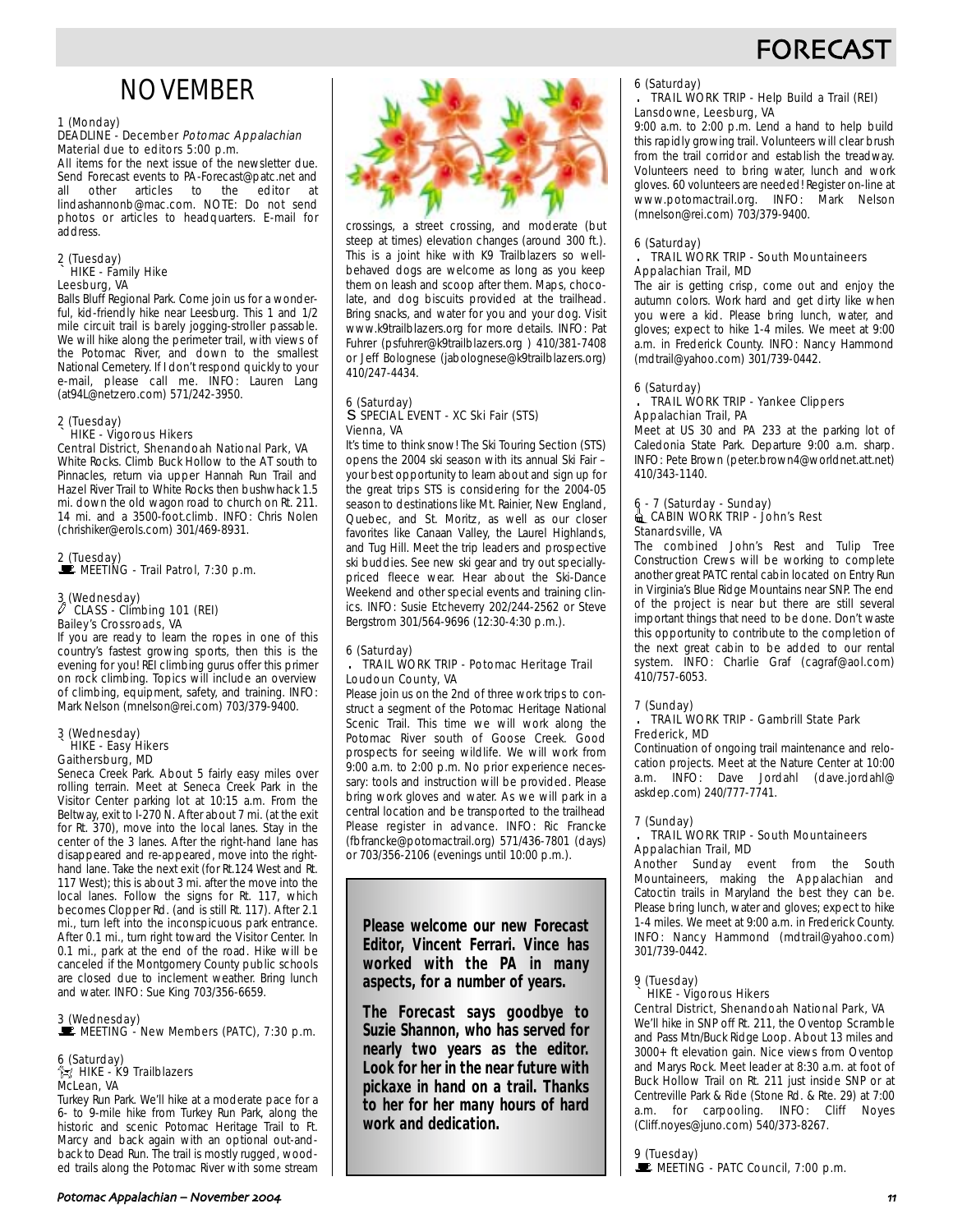## FORECAST

### 10 (Wednesday) ` HIKE - Easy Hikers Burke Lake Park, VA

Five level miles around Burke Lake. Meet at 10:15 a.m. From the Beltway, exit west onto Braddock Rd. At your leisure, move into the left-hand lane (excluding left turn lanes) and stay in this lane. In 1.9 mi. from the Beltway, the lane you are in becomes one of a pair of left-turn lanes onto Burke Lake Rd (Rt. 645). Stay with it and make the turn. (Don't worry about the misleading sign before the preceding left). Go 4.7 mi., then turn left onto Ox Rd. (Rt. 123). In 0.5 mi. (after passing the Golf Center), turn left into Burke Lake Park. Follow signs to the marina. Bring lunch and water. INFO: Diana Morris 703/243-3418.

10 (Wednesday)<br><u>Le MEETING</u> - Mountaineering Section, 8:00 p.m.

#### 11 (Thursday) ` HIKE - In-Between Hikers Gaithersburg, MD

Moderately paced, 9-mile hike on the Greenway Trail past remains of a mill, old dikes, and canals. Meet at the Visitor Center in Seneca Creek State Park at 10:00 a.m. There will be a short shuttle. No pets. Take I-270 north towards Frederick to exit 10, Clopper Rd/West Diamond Ave., Rt. 117. After exiting, go right (west) on Rt. 117. Proceed approximately 2 miles on Rt. 117 to the Park entrance on left. You will see brown signs on Rt. 117 directing you to the Park. After turning into the Park, turn right at the sign pointing to the Visitor's Center. INFO: Marjorie Richman (mar0522@aol.com) 301/320-5509; and Henri Comeau (HenriComeau@aol.com) 703/451-7965 before 9:00 p.m.

#### 13 - 14 (Saturday - Sunday) . TRAIL WORK TRIP - Cadillac Crew North District, Shenandoah National Park, VA

Should be nice bug-free weather and beautiful fall foliage. The crew plans to add tread improvements and erosion-control devices on the AT. Bring water and a lunch for Saturday noon. Community dinner on Saturday night. Overnight at Rindt's house. INFO: Trudy Thompson (going2home2@yahoo.com) 703/938-3973 or Jon Rindt (jkrindt@shentel.net) 540/635-6351.

#### 14 (Sunday) . TRAIL WORK TRIP - Gambrill State Park

#### Frederick, MD

Continuation of ongoing trail maintenance and relocation projects. Meet at the Nature Center at 10:00 a.m. INFO: Dave Jordahl (dave.jordahl@ askdep.com) 240/777-7741.

#### 16 (Tuesday) ` HIKE - Family Hike Great Falls, VA

One of my favorite hikes, in Great Falls National Park, this kid-paced 3 and 1/2 mile hike will follow the River Trail with great views of the Potomac River along Mather Gorge. We will return along the Matildaville Trail. This trail is not jogging-stroller passable. We will meet by the kid's touch table inside the visitor's center. If I don't respond quickly to your e-mail, please call me. INFO: Lauren Lang (at94L@netzero.com) 571/242-3950.

### 16 (Tuesday)

#### ` HIKE - Vigorous Hikers George Washington National Forest, VA

Camp Roosevelt Loop. Enjoy Kennedy Peak, loop back on Stephen's Trail to Duncan Knob rock scramble; 15 miles and 3300 ft. climb. INFO: Chris Nolen (chrishiker@erols.com) 301/469-8931.



#### 17 (Wednesday) HIKE - Easy Hikers Washington, DC

We will hike about 4.5 miles in the central section of Rock Creek Park, walking south to Rolling Meadow Bridge where we eat lunch. Several up & downs on this hike. Meet at 10:15 a.m. near Meadowbrook Stables on Beach Drive near East-West Hwy (inside the Beltway). Bring lunch and water. INFO: Carol Niedzialek (niedze@erols.com) 301/949-9729.

#### 20 (Saturday) ` HIKE - Waterfall and Wild Flower Series Shenandoah National Park, VA

The sixteenth hike of the Series will about 15-mile circuit to include a waterfall yet to be determined. The hike will include a bushwhack. Contact leaders for details. Meet at the Oakton Shopping Center parking lot at 7:30 a.m. INFO: Jack Thorsen, (thorsen4@Juno.com) 703/39-6716 or William Needham, (Needham82@aol.com) 410/884-9127.

### 20 (SATURDAY)

#### **WEETING - Northern Shenandoah Valley** Winchester, VA

The Northern Shenandoah Valley Chapter will have its semi-annual meeting at 6:30 at Gabriela's Restaurant, 2915 Valley Ave, Winchester Va. Along with dinner will be a chapter meeting and a presentation by chapter members featuring a recent trip. INFO: Lee Sheaffer (thumpers@visuallink.com) 540/955-0736.

#### 20 (Saturday) . TRAIL WORK TRIP - South Mountaineers Appalachian Trail, MD

Some of the most fun you will have being a volunteer. We work on the AT in Maryland. Details subject to change after press time. INFO: Nancy Hammond (mdtrail@yahoo.com) 301/739-0442.

## 20 (Saturday) . TRAIL WORK TRIP - Yankee Clippers

## Tuscarora Trail, PA

INFO: Pete Brown (peter.brown4@worldnet.att.net) 410/343-1140.

#### 20 - 21 (Saturday - Sunday) CABIN WORK TRIP - Tulip Tree Crew Stanardsville, VA

Rosser Lamb. Park and Peg and their friends as well as members of the Tulip Tree Crew will be hard at work at Rosser Lamb House this week-end and can use your help. Opportunities for learning and making a contribution abound. Saturday dinner and Sunday breakfast will be provided for the cost of the ingredients. INFO: Charlie Graf (cagraf@ aol.com) 410/757-6053.

#### 21 (Sunday) ` HIKE - Appalachian Trail Smithsburg, MD

We'll do a moderate 12 miles along the South Mountain ridge in Maryland, starting from near the Cowall Shelter on Wolfsville Road, and continuing all the way to Washington Monument State Park.

Two wonderful views will be seen along the way, at Black Rock Cliffs and at Annapolis Rocks. We'll need a volunteer or two to place cars at the beginning and end of this one-way hike. Approx. 12 miles. PATC map 5. INFO: Vince Ferrari (ferrari3@ ix.netcom.com) 301/249-2210.

## 21 (Sunday) ` HIKE - Natural History Great North Mountain, VA/WV

A Sunday hike avoids the hunters in this heath and hardwood forest region which includes a part of the Tuscarora Trail. We'll hike 9.4 miles, with an elevation change of 1300 feet. We'll talk about what is going on in the natural world at this time of the season. Wonderful views await us at White Rock Cliffs. (Hike No. 13, Circuit Hikes in VA, WV, MD, and PA, 2000, 6th edition - Racer Camp Hollow-White Rock) INFO: Bob Pickett 301/681-1511.

#### 23 (Tuesday)

#### ` HIKE - Family Hike, Sky Meadows State Park Paris, VA

Escape the noise and hubbub of the city and come explore the beautiful 1,132-acre Sky Meadows State Park. This hike is about an hour West of the district, and there is a \$2.00 admission fee per car. This will be a kid-paced, 4-mile circuit hike, with lots of variation. We begin on an old gravel roadbed. Some places are a little rocky and steep through the woods, while other sections are wide paths through open meadows with some beautiful views. If I don't respond quickly to your e-mail, please call me. INFO: Lauren Lang (at94L@netzero.com) 571/242-3950.

#### 23 (Tuesday) HIKE - Vigorous Hikers Central District, Shenandoah National Park, VA

Franklin Cliffs. A 15-mile circuit with a 3,700 foot ascent begins at Hawksbill parking, goes south on the Skyland-Big Meadows Trail to the Rose River Loop Trail, up the Dark Hollow Falls Trail to Big Meadows returning on the AT ending with climb of Hawksbill. INFO: Chris Nolen (chrishiker@ erols.com) 301/469-8931.

#### 24 (Wednesday) HIKE - Easy Hikers Prince William Forest Park, VA

We will hike approximately 5 miles over some flat, some hilly, terrain. Meet at 10:15 a.m. at the Pine Grove Picnic Center. Take I-95 South to exit 150B (about 32 miles from the district), then continue to Park entrance, second right. You will be on Joplin Road (VA 619). Head toward Visitors' Center. Just before you get there, you will see a sign for Pine Grove Picnic Center. Turn left and then immediately right into parking lot. Bring lunch and water. INFO: Sylvia Holton Peterson, 202/547-8052.

#### 27 (Saturday)

#### ` HIKE - Wolf-Chimney Rocks Circuit Thurmont, MD

Moderate hike, 8.7 miles in length. Elevation change 500 feet. This is in the Catoctin Mountain National Park, and is a wonderful hike with some gorgeous views. INFO: Christopher Firme (bncfirme@ innernet.net) 717/794-2855 after 6:00 p.m.

#### 28 (Sunday)

#### HIKE - Cunningham Falls State Park Thurmont, MD

Approximately 11-mile circuit hike in Cunningham Falls State Park, and Catoctin Mountain National Park that takes in Chimney Rock, Wolf Rock, Blue Ridge Vista, Hog Rock and Cat Rock. Scenic views at each. INFO: Dave Jordahl (dave.jordahl@askdep.com) 240/777-7741.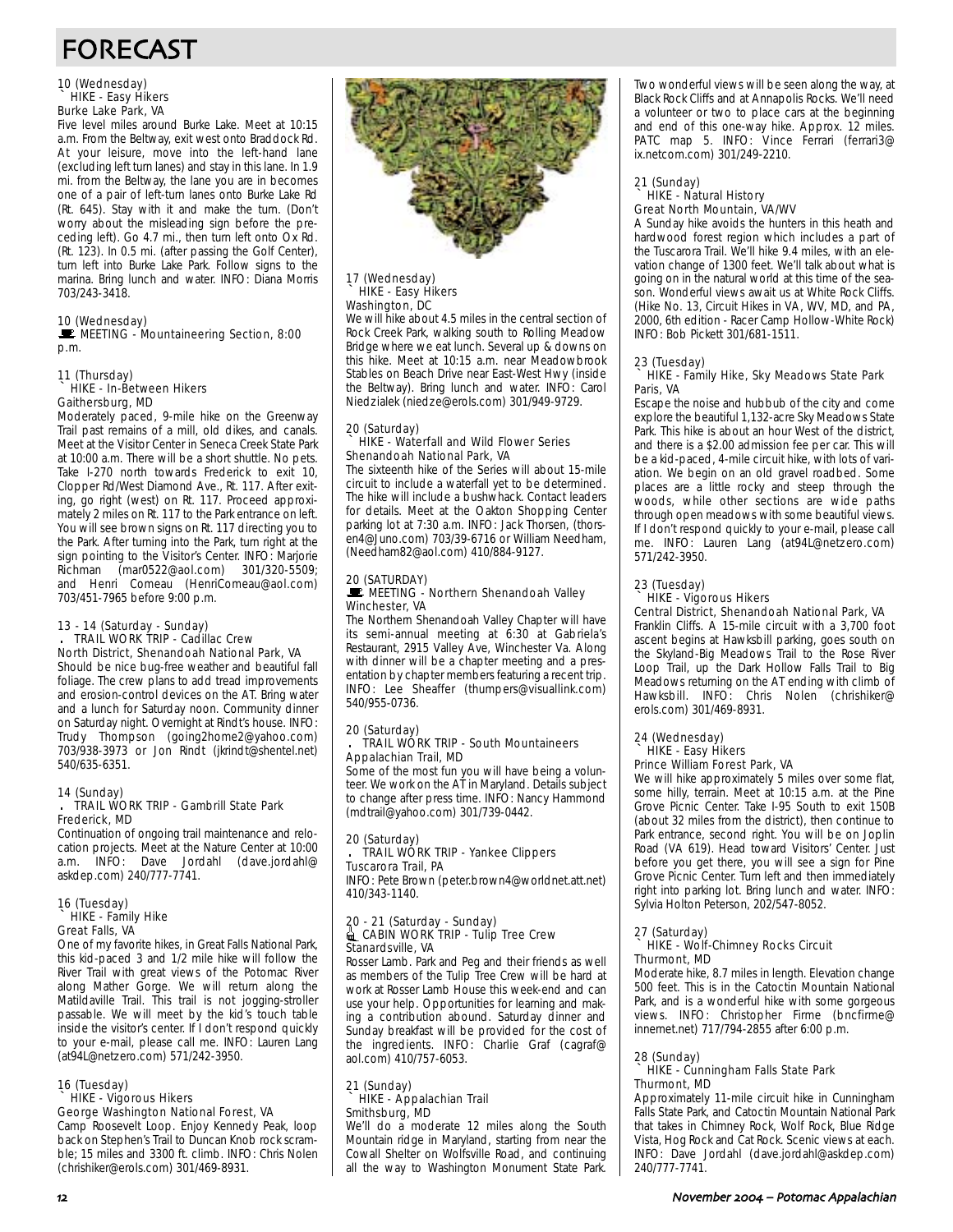## **FORECAS**

#### 30 (Tuesday) ` HIKE - Vigorous Hikers

Central District, Shenandoah National Park, VA From Meadows Cabin parking scramble up the rocks to Doubletop and descend to the Rapidan to tour re-opened Hoover Camp. Then climb Mill Prong Trail to AT to enjoy Dark Hollow Falls, returning via Stony Mountain Trail. 16 miles, 4000 ft. climb. INFO: Chris Nolen (chrishiker@erols.com) 301/469-8931.

#### 30 (Tuesday)

MEETING - Shenandoah Mountain Rescue Group (Business meeting), 7:30 p.m.

## DECEMBER

#### 1 (Wednesday)

#### DEADLINE - January Potomac Appalachian Material due to editors 5:00 p.m.

All items for the next issue of the newsletter due. Send Forecast events to PA-Forecast@patc.net and all other articles to the editor at lindashannonb@mac.com. NOTE: Do not send photos or articles to headquarters. E-mail for address.

#### 1 (Wednesday)  $\ell$  CLASS - Snowshoeing 101 (REI) Bailey's Crossroads, VA

The ease of snowshoeing has made it one of the fastest growing wintersports in the country. Simply strap on a pair and go on a winter hike, backpack, or climb! Join the staff of REI as we put on another one of our famous "how to" clinics on the basics of snowshoeing. We will focus on the appropriate selection of gear and the initial skills needed to get you outside and on the trails. In addition, we will talk about some places to go. If you ever thought about getting into snowshoeing, this is a great introduction to the sport! 7:30 p.m. INFO: Mark Nelson (mnelson@rei.com) 703/379-9400.

#### 1 (Wednesday)

 $\mathbf{E}$  MEETING - New Members (PATC), 7:30 p.m.

#### 3 - 4 (Friday - Saturday) s SPECIAL EVENT - NSVC Retreat, Glass House Front Royal, VA

The Northern Shenandoah Valley Chapter will have its last retreat of the year at Glass House Cabin the first weekend in December. Come and enjoy friends, hiking and food in a beautiful setting just before the holiday crunch. INFO: Lee Sheaffer (thumpers@visuallink.com) 540/955-0736.

#### 4 (Saturday)

#### $\ell$  CLASS - Couples Ultralight Backpacking (REI) Bailey's Crossroads, VA

This workshop will focus on ultralight backpacking for couples with an emphasis on techniques and gear that allow light, comfortable backcountry travel. A wide variety of ultralight gear will be used to demonstrate techniques necessary to remain warm, comfortable, happy, and safe while traveling ultralight. Chances are your pack is two to three times heavier than it needs to be. Workshop leaders, Alan Dixon and Alison Simon believe most couples can safely travel the backcountry with 14-16 pound packs for a three-day trip. Though focused on couples, the teamwork techniques and light gear discussions are valuable to all backpackers. This workshop is FREE, but pre-registration is necessary. 1:00 p.m. to 4:00 p.m. INFO: Mark Nelson (mnelson@rei.com) 703/379-9400.

#### 4 (Saturday)  $\hat{\mathbb{Z}}$  HIKE - K9 Trailblazers Cockeysville, MD

Oregon Ridge Park - Annual Holiday Hike. Join us for a moderately-paced, about 3-mile hike through the wooded trails and rolling hills of Oregon Ridge Park. Elevation changes will be moderate (around 200 ft.). We'll follow our hike with a holiday picnic to celebrate the season! Since this is a joint hike with K9 Trailblazers well-behaved dogs are welcome as long as you keep them on leash and scoop after them. Maps, chocolate, and dog biscuits provided at the trailhead. Bring snacks, and water for you and your dog. Visit www.k9trailblazers.org for more details. INFO: Pat Fuhrer (psfuhrer@ k9trailblazers.org ) 410/381-7408 or Jeff Bolognese (jabolognese@k9trailblazers.org) 410/247-4434.

#### 4 (Saturday) ` HIKE - Cultural Resources Hike Central District, Shenandoah National Park, VA

Steve Bair, wilderness resource specialist for the SNP, leads Bob Pickett and friends on an adventure in the "Free State Hollow," where we will hike up to 8 miles on and off the trail. Steve will take us to some of the homesites of the mountain residents and discuss the recently released publication, "In the Shadow of Ragged Mountain," about the archaeological surveys conducted before and after the October 2001 fires in this area. Park issues and natural history will also be part of the journey. INFO: Bob Pickett 301/681-1511.

#### 4 (Saturday) ` HIKE - Northern Shenandoah Valley North District, Shenandoah National Park,VA

Jack Reeder will once again lead us on one of his famous bushwhack hikes to parts of the national park that are not often seen. Come and discover little known places and the lives of people who lived in this area before the park was created. INFO: Betsy Fowler (betsy.fowler@ngc.com) 703/556-3655 or Lee Sheaffer (thumpers@visuallink.com) 540/955-0736.

## 4 - 5 (Saturday - Sunday) a CLASS - Wilderness First Aid (WSC) Alexandria, VA

A program of the Wilderness Safety Council, this eighteen-hour class includes classroom study, hands-on practice, and results in a two-year certification. The cost is \$160. Register on-line at<br>www.wfa.net. INFO: Christopher Tate www.wfa.net. (chris@wfa.net) 703/836-8905.



### **Hunting and the AT**

On the ATC Web Site is a page with good references and information about safety in the woods. Go to: www.appalachiantrail.org/hike/ hike\_info/hunting.html

## 5 (Sunday) ` HIKE - Sunday Hikers

### Rosslyn, VA

Starting with a walk around Roosevelt Island, we'll do a circuit hike including part of the Potomac Heritage Trail up to Chain Bridge, and return on the C&O Towpath to Georgetown, then across the Key Bridge back to our starting point. Approx. 10 miles. INFO: Vince Ferrari (ferrari3@ix.netcom.com) 301/249-2210.

### 5 (Sunday) . TRAIL WORK TRIP - South Mountaineers Appalachian Trail, MD

Another Sunday event from the South Mountaineers, making the Appalachian and Catoctin trails in Maryland the best they can be. Please bring lunch, water and gloves; expect to hike 1-4 miles. We meet at 9:00 a.m. in Frederick County. INFO: Nancy Hammond (mdtrail@yahoo.com) 301/739-0442.

#### 7 (Tuesday)

 $\mathbb{R}$  MEETING - Trail Patrol, 7:30 p.m.

### 7 (Tuesday)

#### ` HIKE - Vigorous Hikers

Central District, Shenandoah National Park, VA Rated H. Leading Ridge. Climb Leading Ridge Trail to the AT south to lunch at Corbin Cabin. Then climb Indian Run Trail to return via Crusher Ridge. 18 miles with 4,000 ft climb. INFO: Chris Nolen (chrishiker@ erols.com) 301/469-8931.

### 8 (Wednesday) a CLASS - GPS 101 (REI) Bailey's Crossroads, VA

This class will give an overview of the features and functions of GPS units and get you headed in the right direction. We'll show you how they work, what affects their accuracy, and how to choose a model based on your intended activities. The class includes a software demonstration and overview of online resources. 7:30 p.m. INFO: Mark Nelson (mnelson@rei.com) 703/379-9400.

#### 8 (Wednesday) ` HIKE - Easy Hikers Mason Neck, VA

Meet at 10:15 a.m. at Woodmarsh Trail. Hike about 4 easy miles in Mason Neck Wildlife Refuge and Mason Neck State Park. From the Beltway Take Rt. 611, Telegraph Road south. At 9.6 miles, stay in middle lane, marked by straight-ahead arrow, to cross Rt. 1 and continue on Rt. 611, now called Colchester Road. After 1.8 miles, turn left on Gunston Road. Go 3.7 miles to right turn at sign for Mason Neck State Park. Go 0.6 mile to parking for Woodmarsh Trail on left. We will lunch after the hike at Polo Grill on RT 1. INFO: John and Suzanne Kominski, 703/751-3026.

#### 8 (Wednesday)

 $\mathbf{\dot{E}}$  MEETING - Mountaineering Section, 8:00 p.m.

8 (Wednesday)<br>■ MEETING - West Virginia Chapter, 7:00 p.m. Highacre House, Harpers Ferry, WV

#### 9 (Thursday)

#### ` HIKE - In-Between Hikers Great Falls, VA

Fraser Preserve, Seneca and Riverbend trails. Joint hike with Sierra Club MWROP. A moderate to fast 9 to 10 miles over variable terrain. From I-495, exit 44 west on Va. 193 (Georgetown Pike) for 7.5 mi. to Springvale Rd. Go right for 2 .5 mi. to arrow, turn left then immediate right. At Allenwood Lane turn left and park. Bring water/lunch but no pets. Starts at 10:00 a.m. INFO: Henri Comeau Henri (HenriComeau@aol.com) 703/ 451-7965.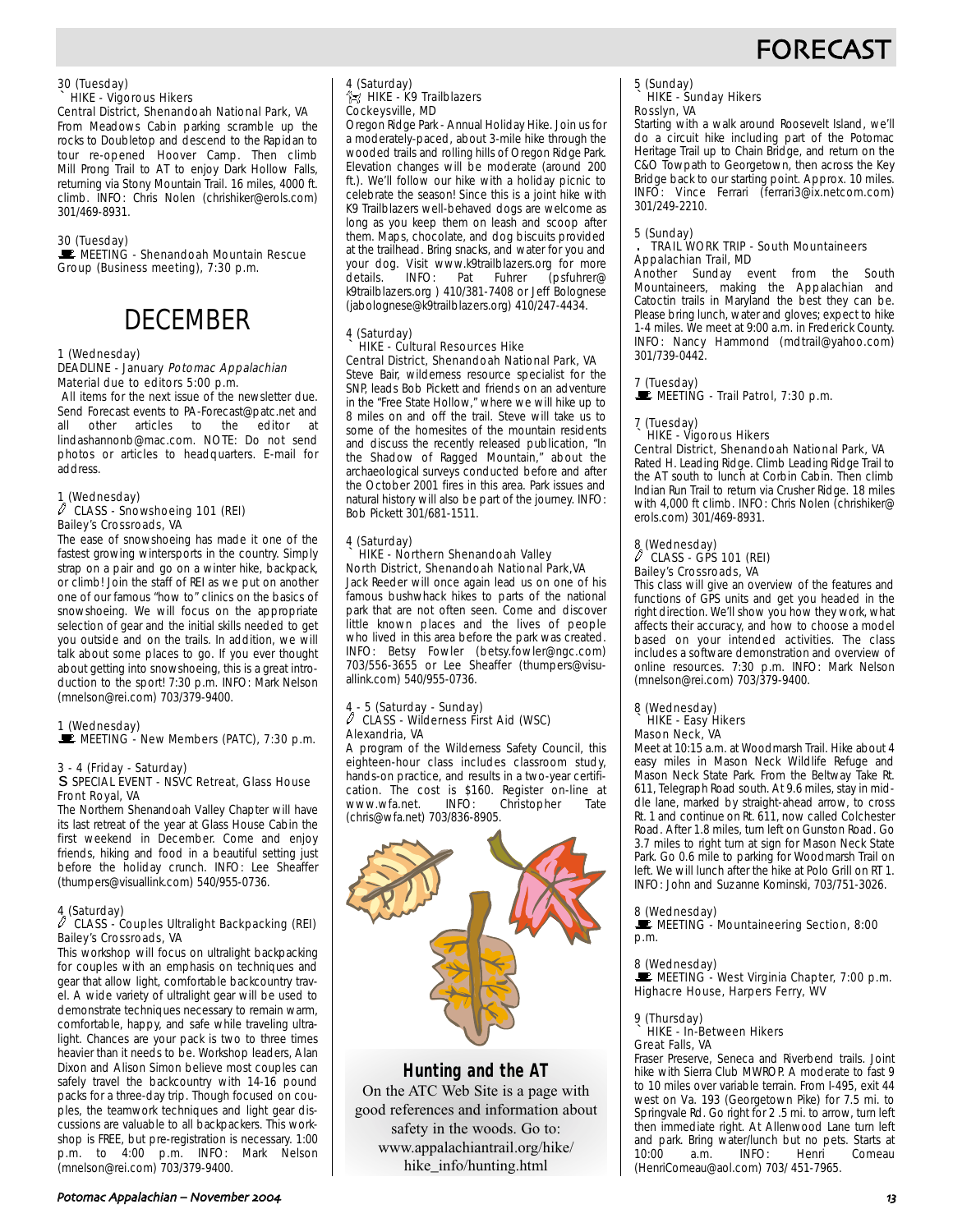## FORECAST

#### 11 - 12 (Saturday - Sunday) . TRAIL WORK TRIP - Cadillac Crew Harpers Ferry, WV

If you have been out on at least one work trip with the Cadillac Crew this year, please join us and help celebrate the holidays and another great year of trail work. The Crew will set up the Christmas decorations in Highacre House, do some yard work, some trail work nearby, and there will be opportunities to visit historic Harpers Ferry and local hiking trails. A community dinner is planned for Saturday and Sunday breakfast will be provided. INFO: Trudy Thompson (going2home2@ yahoo.com) 703/938-3973 or Jon Rindt (jkrindt@shentel.net) 540/635-6351.

#### 12 (Sunday)

#### . TRAIL WORK TRIP - South Mountaineers Appalachian Trail, MD

The South Mountaineers' finale of 2004; the 23d work event of their 11th year. Thanks to all who volunteered with us this year. Enjoy the holiday season and see you again in 2005. INFO: Nancy Hammond (mdtrail@yahoo.com) 301/739-0442.

## 14 (Tuesday) ` HIKE - Vigorous Hikers

#### Central District, Shenandoah National Park, VA Old Rag and Whiteoak Canyon. 14 miles and 4500

ft. climb. Enjoy the scramble up Old Rag, down to the foot of White Oak Canyon for a second climb and return via Corbin Hollow. INFO: Chris Nolen (chrishiker@erols.com) 301/469-8931.

14 (Tuesday)<br>■ MEETING - PATC Council, 7:00 p.m.

#### 18 (Saturday)

` HIKE - Waterfall and Wild Flower Series North District, Shenandoah National Park, VA The 17th hike of the Waterfall and Wild Flower Series will be a 15-mile circuit on the Appalachian, Henderson Hollow, Lands Run Gap and Jenkins Gap trails. Total elevation is approximately 3,200 feet. PATC Map 9. Meet at the Oakton Shopping Center parking lot at 7:30 a.m. INFO: Jack Thorsen, (thorsen4@Juno.com) 703/39-6716 or William Needham (Needham82@aol.com) 410/884-9127.

### 21 (Tuesday) HIKE - Vigorous Hikers

North District, Shenandoah National Park, VA Overall Falls. From Thompson Hollow climb Overall Run, view the falls, continue to Mathew's Arm and Elkwallow, returning via Beecher Ridge. 16 miles and 3500 ft. climb. INFO: Chris Nolen (chrishiker@ erols.com) 301/469-8931.

#### 22 (Wednesday) ` HIKE - Easy Hikers Washington, DC

The Easy Hikers will hike 4 to 5 miles on the National Mall stopping briefly to view the holiday decorations. Meet at the Federal Triangle Metro Station at 10:15. Bring water. Lunch will be at a local café. No pets. INFO: Bill Burnett (burn2154@earthlink.net) 703/569-2154.

#### 28 (Tuesday)

#### ` HIKE - Vigorous Hikers

Central District, Shenandoah National Park, VA Little Devil's Stairs. Ascend the stairs to Keyser Run Rd, to AT south over Hogback for views, then descend Piney Ridge Trail to return on Hull School Trail. About 13 miles and 4100 ft climb. INFO: Chris Nolen (chrishiker@erols.com) 301/469-8931.

#### 28 (Tuesday)

MEETING - Shenandoah Mountain Rescue Group (Business meeting), 7:30 p.m.



## Friend or Foe? Overseer to the Rescue

Note from the editor,

Following is a note from a cabin overseer updating the Cabins chair (Mel Merrit) and the tract manager (Hugh Robinson) about a cabin issue. I've heard a number of interesting snake stories of late and thought this one would be of interest.

### *Mel/Hugh,*

*I was able to get to Johnson Cabin for the day yesterday. Fixed the mower's starter cord and hacked down the vegetation. Did general cleanup and delivered the blanket I had taken home to clean. I found a good-sized black ratsnake curled up on top of the wall behind the stovepipe. I'm sure his presence counted for a reduction in mice, but I threw him out anyway. The single mouse I saw is getting in and out at the same location the original rat did - the front corner of the porch toward the picnic table. If I can get some hardware cloth I'll redo the front of the overseers area above the porch. All seems well otherwise.*

*BTW, the Virginia Herpetological Society has a nice Web site with pictures of Virginia snakes and maps of their distribution within the state: www.fwie.fw.vt.edu/VHS/snakes \_of\_virginia.htm*. ❏

*—Ken Lyons*

## **Couples Ultralight Backpacking Workshop Bailey**'**s Crossroads, REI Dec. 4, 2004 1:00 to 4:00 p.m.**

Chances are your pack is two to three times heavier than it needs to be. We believe that most couples can travel in the Sierras, Rockies or Northeast Mountains with packs that weigh 14 to 16 pounds each for a three-day trip. Furthermore, you'll still be warm, comfortable, and safe.

This workshop focuses on ultralight backpacking for couples, with an emphasis on the techniques and gear that allow couples to travel light and in comfort. Many of the workshop's topics will be audience-directed. The needs and concerns of female hikers will certainly be addressed. Open discussion, questions, and demonstration of techniques with hands-on audience participation will constitute the bulk of the workshop. If time allows, other topics may be discussed. No fee: Pre-registration strongly encouraged (late registrants may not get all materials). Books may be purchased at cost, \$6 each. All other materials will be distributed free. See event listed in the Forecast for contact information. ❏

*—Alan Dixon and Alison Simon*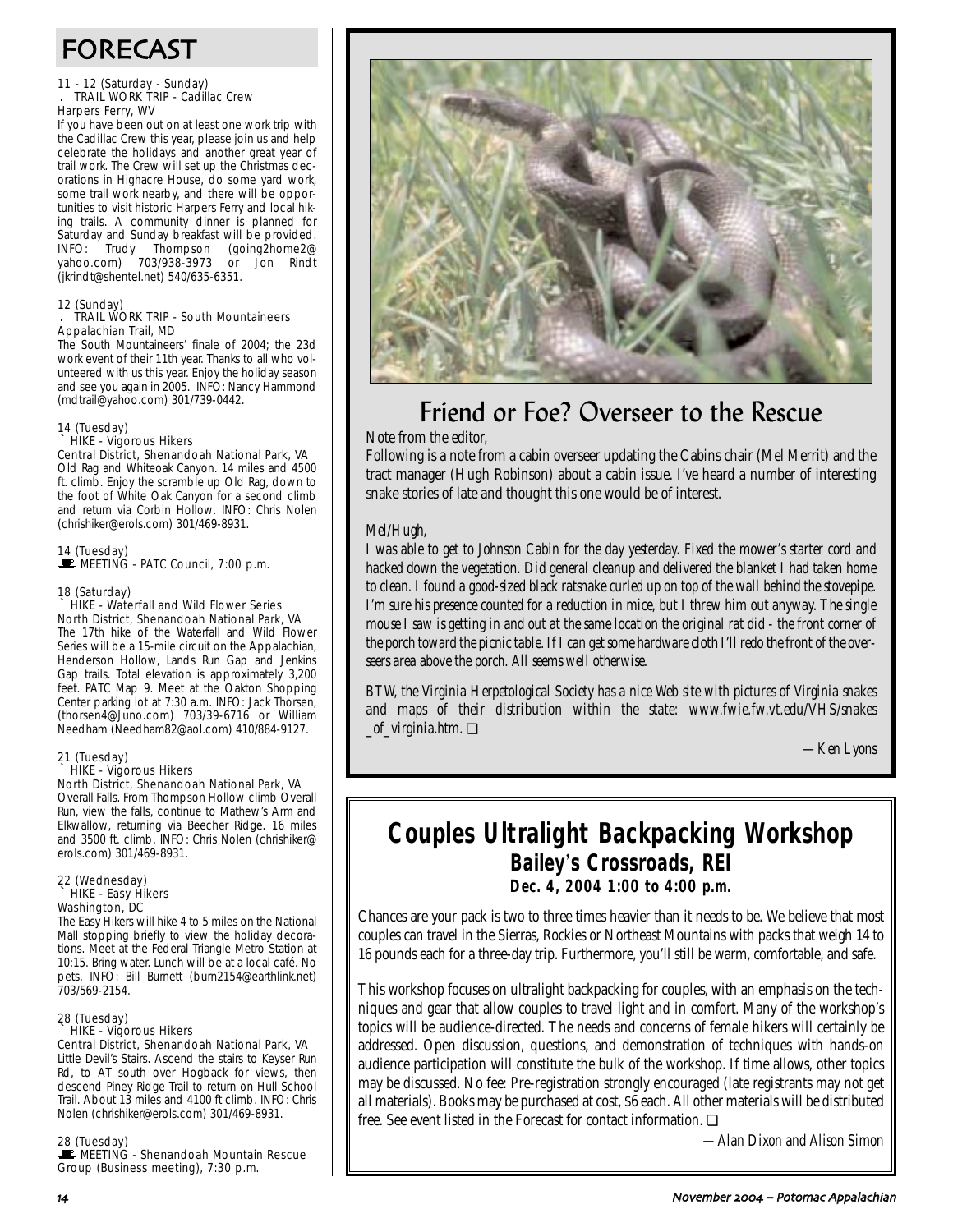## Bob Pickett's Appalachian Nature: Bush Initiatives Destroy Environments

The summer season of 2004 is behind us<br>now. As always, it's brought a few memorable events. As trail overseer for the Nicholson Hollow Trail (below Indian Run), the responsibility to maintain my section of trail brings along with it the opportunity to observe nature in a very rich environment. This season, I've seen a bobcat (my third sighting in the park); surprised a bear who was less than 10 feet from me digging up an ant nest next to the trail, oblivious to my presence due to the nearby sounds of the creek; and found fruiting ginseng and a clump of jack-o-lantern mushrooms, whose bioluminescent qualities enable it to glow in the dark. Good stuff!

The long-term effects of some events of the summer of 2004 are not yet revealed. As naturalist for the club, I've obtained the club's approval to support an organization called MAGIC (Maryland Alliance for Greenway Improvement and Conservation). Like PATC, the objectives of MAGIC include the preservation and protection of our forested lands.

One of the major issues MAGIC is confronting (as are we) is the Roadless Area Conservation Rule. This rule, adopted by the U.S. Forest Service in 2001, is designed to protect 58 million acres of roadless National Forest Lands from roadbuilding, logging, mining, and other development. Roadless areas are potential candidates for wilderness areas. The rule was the result of the most extensive public comment process in history, spanning three years, 600 public meetings, and a record-breaking 1 million public comments in support of protecting wild forests. Unfortunately, despite earlier pledges to uphold this rule, the current administration has decided to abandon the rule. In West Virginia alone, over 200,000 acres of roadless wild forests are currently protected under the roadless rule. Such areas include Canaan Mountain, Roaring Plains, Cheat Mountain, Tea Creek, and potential expansions to most of the existing wilderness areas.

Under the new administrative proposal, state governors will be able to petition the secretary to develop new management practices, which may include road construction or timber harvesting. Such petitions, if adopted by the Forest Service, would take precedence over management prescriptions established by existing forest management plans.

Due to massive public outcry (the Forest Service has received more than 2.5 million comments, 95 percent supporting the existing rule), the comment period has been extended to Nov. 15. If you wish to show your support of the existing rule, a formatted letter can be found at www.americanhiking.org/policy/ fsroadless.html. More about this rule can be found at the American Hiking Society's Web site (www.americanhiking.org).

Of course, the biggest event of 2004 will be the election of our next president. As PATC naturalist, one of my stated objectives is to support regional environmental issues and provide relevant information to PATC members. Over the past year, I've begun saving articles from magazines and newspapers that help frame the picture of what the current administration is doing with our environmental resources. With apologies to those I might offend, the following are some of these highlights.

### **Land and Forest Initiatives**

The Healthy Forest Initiatives Act opens lucrative stands of old-growth timber, often far from existing communities, to commercial timbering under the guise of fire protection, without addressing the underbrush, which poses the most serious fire threat. The act calls for the thinning of 190 million acres of forest lands, despite administration estimates that only 1.9 million acres of private and federal forestland are both at high risk of fire and close enough to communities to ignite homes. This act also excludes all public participation and comment on any "hazardous fuels reduction project" and suspends citizens' rights to appeal projects. Further, using "goods for services," the Forest Service and BLM will give away trees to logging companies as payment for the "management activity," thus assuring removal of the largest and most fire-resistant trees.

Off-road vehicle use in national monuments, previously limited to designated roads and trails, is now allowed under new administration regulations, "on any track where a vehicle has been before."

The administration has enabled old-growth timbering in the Pacific northwest by amending the 1994 Northwest forest plan to 1.) eliminate a requirement that federal agencies study planned logging sites to identify areas that need to be protected to pre-

serve rare and uncommon species, and 2.) modify the aquatic conservation strategy to increase the amount of runoff from logging operations allowed to go into waters where salmon spawn.

### **Water Initiatives**

When the West Virginia practice of mountaintop removal was successfully challenged in court by environmental organizations, the administration amended the Clean Water Act, reclassifying the mining waste as "debris," thus legalizing the dumping of mining waste into streams.

The current administration proposes rolling back federal water quality protection of interstate streams, ephemeral streams, and certain wetlands currently protected under the existing Clean Water Act.

Enforcement of polluters by EPA dropped from 105 cases in 2000 to 26 in 2002. More than 60 percent of all major facilities exceeded their Clean Water Act permit limits, with 436 major facilities exceeding their permits for at least 10 of the 18 reporting periods, and 35 exceeding their permits during every reporting period.

Ninety million gallons of liquid nuclear waste was allowed to be left in concrete-covered tanks instead of deep-burial by reclassifying the waste from high-level to "incidental," despite the fact that some tanks have already been found to leak.

### **Air Initiatives**

The "Clear Skies" initiative delays reductions of key pollutants for years, while allowing smokestack industries to buy and trade pollution "credits," instead of forcing the companies to curb their own emissions. Under the Clean Air Act, existing power plants were not allowed to expand without installing modern anti-pollution technologies. New administration rules change the definition of expansion from 0.75 percent of a plant's total costs to 20 percent, thus effectively enabling 17,000 old facilities to expand generating capabilities without installing pollution controls. This rollback assures the acid rain and smog that affects the Shenandoah and Great Smoky Mountains National parks will continue to exacerbate air quality standard violations.

See Appalachian Nature, page 16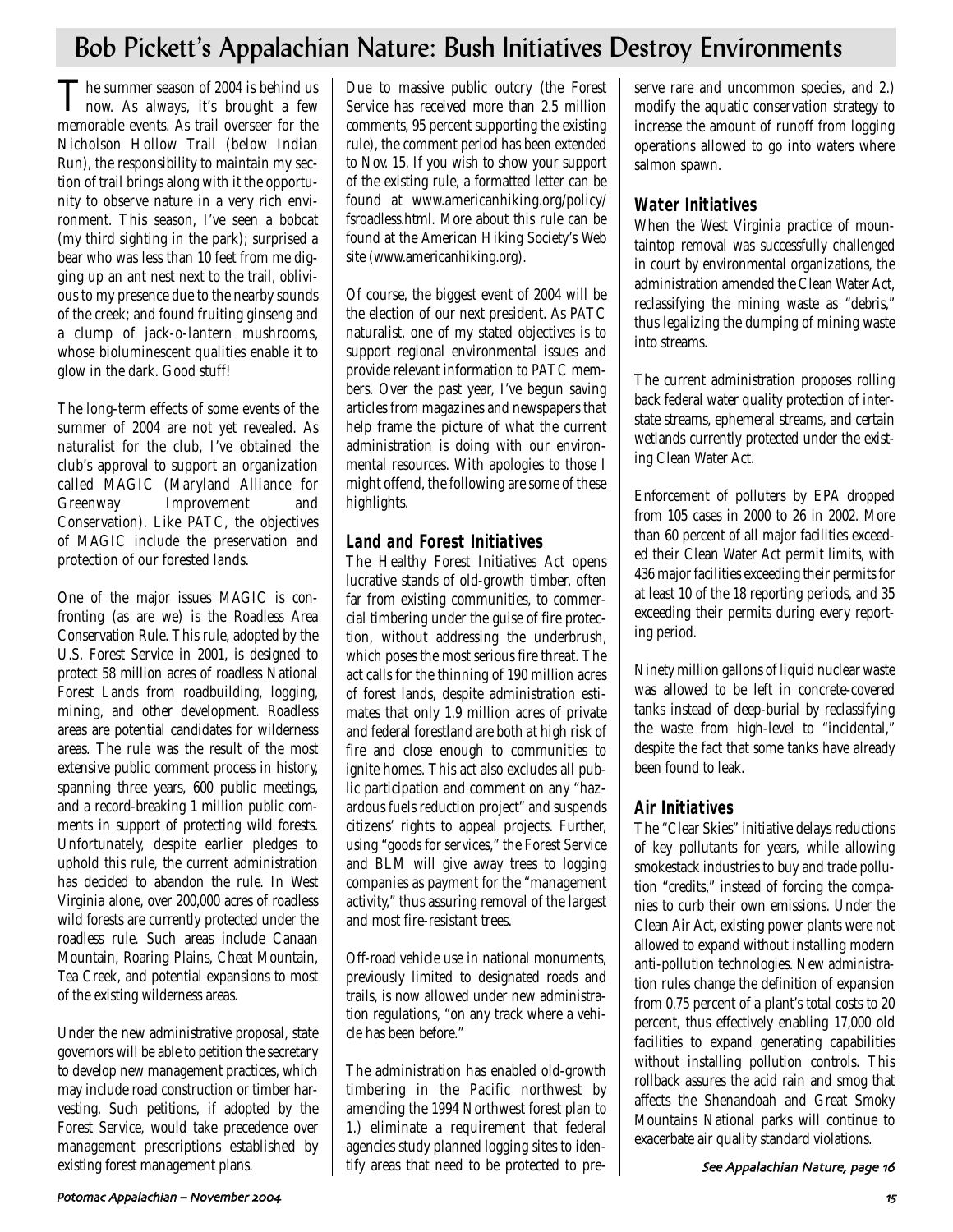## **Trail Moved To Avoid ORV/ATV Damage** Trailhead, from page 19

Working with Overseer Karen Brown and District Manager Walt Smith, the Cadillac Crew relocated a section of the Tuscarora Trail at the north end of Sleepy Creek WMA in West Virginia. After years of tread damage by ATVs, the section has become difficult to maintain and not pleasant to hike. The relocation follows a rocky ridge where it is unlikely that ATVs will be able to negotiate - if that is possible. In addition the new route offers good views to the west toward Hancock, Md. Motivated by the mile and 800-foot climb with tools to get to the work site, the crew decided the job needed to be finished that day. With that challenge, the crew of 14 proceeded to clear brush, cut blowdowns, remove rocks, work the tread, and blaze the quarter-mile relocation. Retiring to Brill Cabin, the exhausted crew enjoyed an excellent energyrestoring meal and a beautiful starry evening. Needless to say, most retired to bed early.

Please send any interesting tale, technical advice, individual or group accomplishments, and trail maintenance questions to Trailhead, c/o Jon Rindt, 621 Skyline Forest Drive, Front Royal, VA 22630 or to jkrindt@shentel.net. ❏

#### Appalachian Nature, from page 15

Mercury emissions from power plants, required by the existing Clean Air Act to achieve 90 percent reduction by 2008, will be relaxed to allow only a 70 percent reduction by 2018 under administration proposals.

Carbon dioxide emissions reductions, responsible for worldwide global warming, were signed by every major nation in the world at the Kyoto Protocol pact, yet the administration opted out of participation, making the United States the only major nation in the world to reject such controls.

### **Policy Procedures**

The Union of Concerned Scientists, a group of more than 4,000 scientists, including 48 Nobel laureates, joined in calling for a "restoration of scientific integrity in federal policy making," charging the administration with packing scientific advisory panels with ideologues and imposing controls on collaboration with foreign researchers.

The National Parks Conservation Association (NPCA), which helped draft 64 national park business plans, has been eliminated from participation by the National Park Service. This is due to the fact that some recently prepared park business plans criticized reductions in operating budgets. Stating, "Core operations of the park are not funded sufficiently to meet the basic goals and mission of the park as defined by Congress," the Olympic National Park Business Plan, as well as several other completed plans, have been shelved and withheld from public distribution.

Administration officials scrapped a draft 76 page management plan designed by the managers of Yellowstone National Park and other regional national parks and national forests. After the two key officials responsible for the draft – the regional forester and regional park service director – were transferred under protest to new jobs, the management plan was rewritten and released as an 11-page document, including removal of all opposition to commercial activities. One example: The original draft plan stated, "projects permitted will have to be shown to be without potential to harm to geothermal features," was changed to, "development projects on adjacent national forests do not threaten geothermal features." ❏

*—Bob Pickett*



## **"Pioneering Ascents:**  The origins of climbing in America, 1642-1873"

(David Mazel, editor; 1999; 253pp.)

If ever there was a heritage book on the American mountains,<br>this is it! A thumbnail sketch of the first discovery of the great- $\mathbf{T}$ f ever there was a heritage book on the American mountains, est American peaks, from the "Apalataean Mountains," to Mt. Washington, to the crossing the Sierra Nevada for the first time. Pioneering Ascents is a compilation of excepts from the original manuscripts and diaries of the first explorers. Absolutely fascinating, and deserving of a coveted space on any outdoorsmen's bookshelf. Out of print since 1991, the author donated the entire manuscript to PATC for reprinting and sale. A "golden" publication well worth a read.

PC205 Member price: \$11.20 Non-member price: \$14.00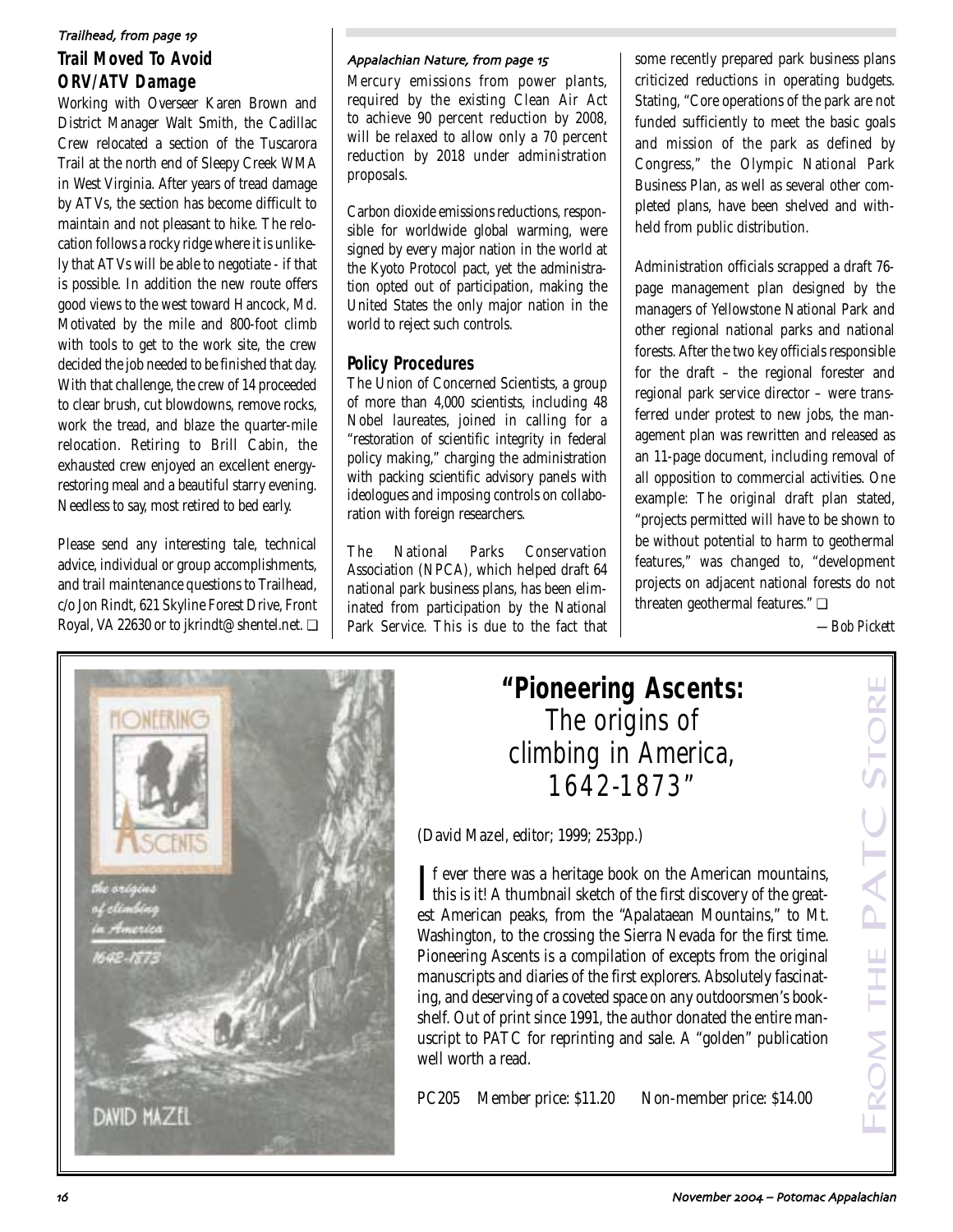## VOLUNTEER OPPORTUNITIES

NEW PUBLICATIONS CHAIR NEEDED. PATC is in search of a new chair for the Publications Committee. The selection will be made by mid-December, and the starting date is Jan. 1, 2005. The committee chair oversees production of PATC's publications (typically 4-5 per year), including guidebook revisions and occasional new books; supervises volunteer editors and preparation of press-ready copy, filing for copyright, LC number and ISBN; updates publication descriptions on PATC Web site; budgets and manages the publications account. The chair is a voting member of PATC's Council. Familiarity with publishing software (PageMaker or Quark Xpress) is desirable but not required. Please refer questions and expressions of interest to President Tom Johnson (president@patc.net).

BEARS DEN TRAIL CENTER (Owned by the Appalachian Trail Conference) Manager/Hosts: Bears Den is searching for the right person or couple to take over as manager/host(s). Must have a strong desire to take care of guests, be very friendly, and be hard-working. Monthly stipend and lovely housing quarters in the stone mansion. No health benefits. Start date on February 1, 2005. Annual position with possibility of renewal for consecutive years. Hiking experience and outdoor interest a big benefit. Visit Bears Den Trail Center

**This section of the** *PA* **is devoted to informing you of volunteer positions in the club. There is ample need, are you willing?** *You* **are what makes an all-volunteer club work. Please take a moment to consider a donation of your time and talent.**

## **FUNDRAISING MEETING**

**Interested in helping PATC expand its trail system? We need people interested in fundraising. Experience not required, only enthusiasm. We**'**re looking at brochure designs, Web sites, grant writing, and anything else we can think of to raise money. Meeting at HQ 7:30 p.m. Nov. 3. Contact Susan Nelson (warnelson@aol.com) for more information or just come out to learn more. We**'**ve got projects galore!**

and speak to Dave Appel for more information at 18393 Blueridge Mountain Road, Bluemont, VA 20135. 540/554-8708. Visit our Web site www.bearsdencenter.org for more information. To apply, send David Lillard (dlillard@blueridgecenter.org) a letter of interest.

## TRAIL OVERSEER DISCOUNTS

PATC OVERSEERS GET DISCOUNTS from the following merchants who support our volunteer programs: Blue Ridge Mountain Sports (Charlottesville, Tidewater) – 20%, Hudson Trail Outfitters (Metro DC) – 15%, The Trail House (Frederick, Md.) – 15%, Casual Adventures (Arlington, Va.) – 10%, Campmor (mail order via PATC HQ) – 10%, Weasel Creek Outfitters in Front Royal – 10%, and The Outfitter at Harpers Ferry – 15%. Check the back page of the PA for the latest trail, cabin, and shelter overseer opportunities. All PATC members receive a 10% discount from Blue Ridge Mountain Sports. Be sure to have your membership ID or overseer ID ready when you shop.

### HIKING PARTNERSHIPS LOOKING FOR SOME WOMEN TO HIKE WITH:

Are any of you ladies interested in hiking sections of the AT - mostly by slackpacking, dayhiking and occasional overnight? I've finished about half. Let's compare notes. INFO: Stacy (dslabare@ corlink.com.) 304/358-3154



# PATC Gear Swap Meet

Notices are published free of charge for PATC members only. PATC cannot vouch for any of the advertised items. No commercial advertisement or personal notices unrelated to hiking will be accepted. Deadline for inclusion is the first day of the month preceding issuance of the newsletter. Notices will be run for three months, at the discretion of the editor, unless we are otherwise advised. ❏

## FREE TO GOOD HOME

FREE FIREWOOD for the asking. A pickup truck full of cut and seasoned (by this fall) wood is available on a first come, first served basis. Kindling also available. Must get rid of it quickly. Please call Bernie Morgan at 301/864-1324.

## EQUIPMENT WANTED

TARP TENT for two or three. Floored version a bonus. Must be in relatively good condition. Please e-mail Linda (lindashannonb@ mac.com) with good news.

DOG PACK for medium to large dog (75-80 pounds). Previously used is fine as long as there are no holes. Please contact Linda (lindashannonb@mac.com).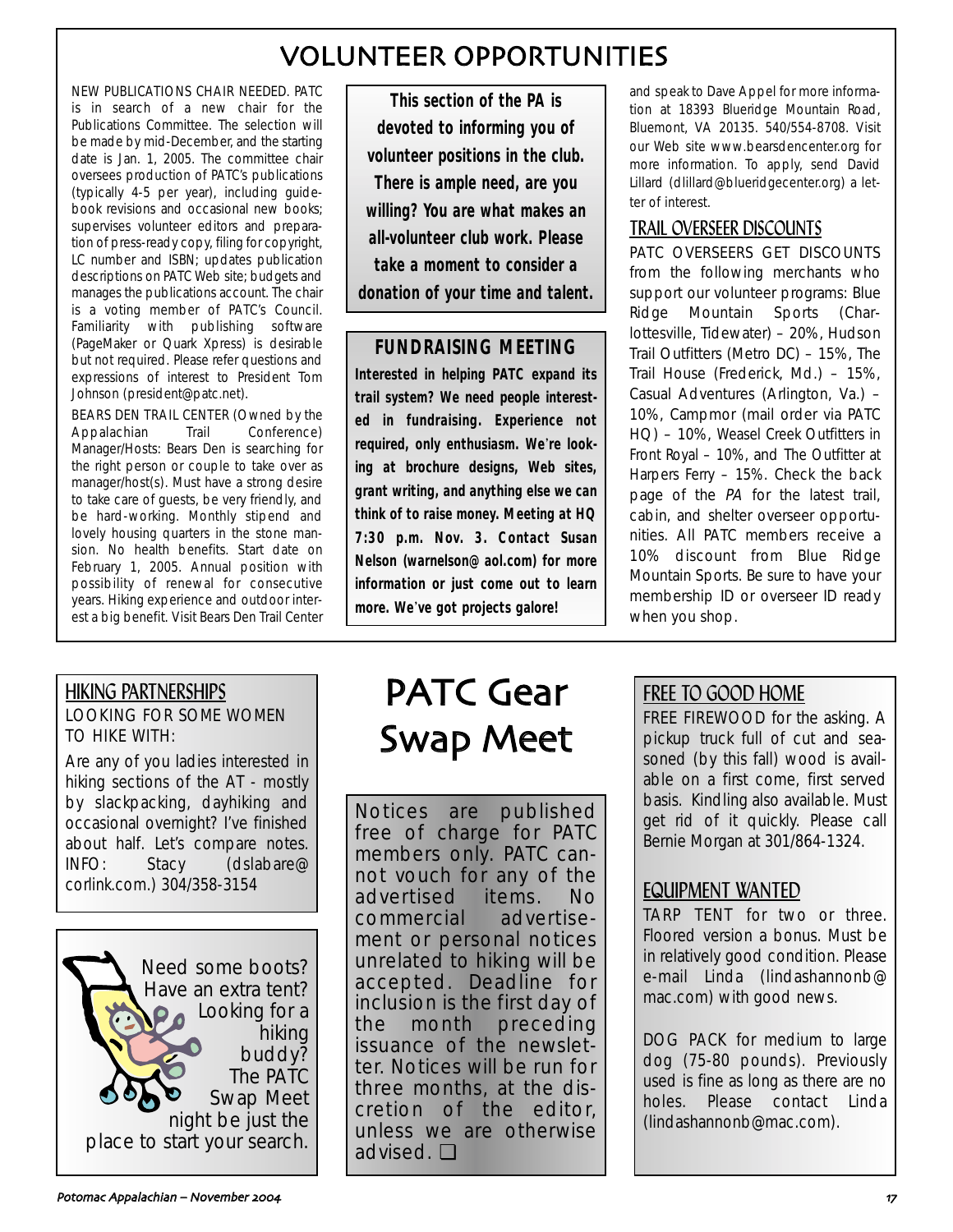## TRAILHEAD

September brought the remnants of three<br>hurricanes (Frances, Ivan, and Jeanne) but this year we fared much better than last September and Hurricane Isabel. Reports indicate each remnant left about five inches of rain on most trails but the winds were not bad even though a number of dead oaks chose the opportunity to fall on some trails. There were instances where tornado-type winds created pockets of blowdowns, especially in Pennsylvania. The excessive rain scoured the tread on many trails and filled waterbars. Overseers may want to check their trails to observe the effectiveness of erosion control devices and determine where improvements or more devices are needed.

## **Semi-Annual District Manager Meeting**

Liles Creighton, supervisor of trails, chaired the district managers meeting at PATC Headquarters on Sept. 30. Some new managers were introduced. Ric Franke will be taking over for Bruce Glendening on the Potomac Heritage Trail District as Bruce has been nominated as PATC's vice president of operations for 2005-6. Peter Harris is the new co-district manager for SNP North District Blue Blaze trails with Dick Dugan. Melvin Ellis is the new co-district manager for the SNP Central District Blue Blaze trails, giving Dan Dueweke some relief.

District managers discussed activities and accomplishments in their respective districts. This year's profusion of trailside vegetation received a lot of attention. A number of trail relocations were completed, trails damaged by hurricane Isabel were repaired, and summer crews were productive in spite of rain. The general consensus – PATC has an extraordinary group of dedicated trail maintainers for which the club is appreciative and proud. Other organizations are appreciative too as Frank Haas, district manager for Spotsylvania Battlefield Park Trails, and his overseers are being given a dinner by their Park Service partners.

Dates for 2005 meetings and crew weeks were discussed and will be published in Trailhead when finalized. Stay tuned.

### **Central Tuscarora**

Tuscarora Central District Overseers Karen Brown, John Brown, Jason Rainville, and Kathy and Steve Sharp joined District Manager Walt Smith on Sept. 25 to begin blazing and improving some additional hiking trails in Sleepy Creek Wildlife Management Area. They worked on the White's Knob and Eagle Nest trails, new trails that will appear as white-blazed trails on the revised Map L scheduled to be published early in 2005. The group enjoyed the views from the Eagle Nest Trail, which is located only about 15 miles west of I-81 at Martinsburg.

The group then traveled to Highacre for dinner and a discussion with Tom Johnson, club president, on the proposal for a Western Alternative Trail that will stretch from Alabama to upper New York state, incorporating the Tuscarora Trail. The club is a major player in organizing the northern half. Nothing like a visit to Highacre to cap off a successful day.



September North District Crew: (I to r) Brian Getweiler, Susan Schoen, Wayne Limberg, crew chief Dick Dugan.

## **Great Weather For Rock Work**

The second North District SNP Crew Week (Aug. 29 – Sept. 3) was highlighted by beautiful weather and a lot of heavy rock work. Also, the great camaraderie of the crew and a once-in-alifetime type of snake sighting made the week memorable for all six of us: SNP trails honcho Don Harvey, Dick Dugan, Wayne



#### It's a little foggy - but that's a snake holding a trout! The things you see at Crew Week!

Limberg, Susan Schoen, Steve Osbrach, and B.J. Getweiler.

The crew worked four of the five days on Jeremy's Run Trail, where their efforts were focused on five of the stream crossings and nearby areas that were the most damaged from Hurricane Isabel last fall. In total, they built 21 rock steps, 60 feet of lateral drain, 180 feet of rock cribbing, 19 rock steps in the stream crossings, 10 rock checkdams, five rock waterbars, and one culvert. In addition, they removed nine blowdowns, reblazed the trail around the crossings, cleaned out existing lateral drains, and regraded or raised a total of

See Trailhead, page 19



From the North District Crew Week in September, nice stairs!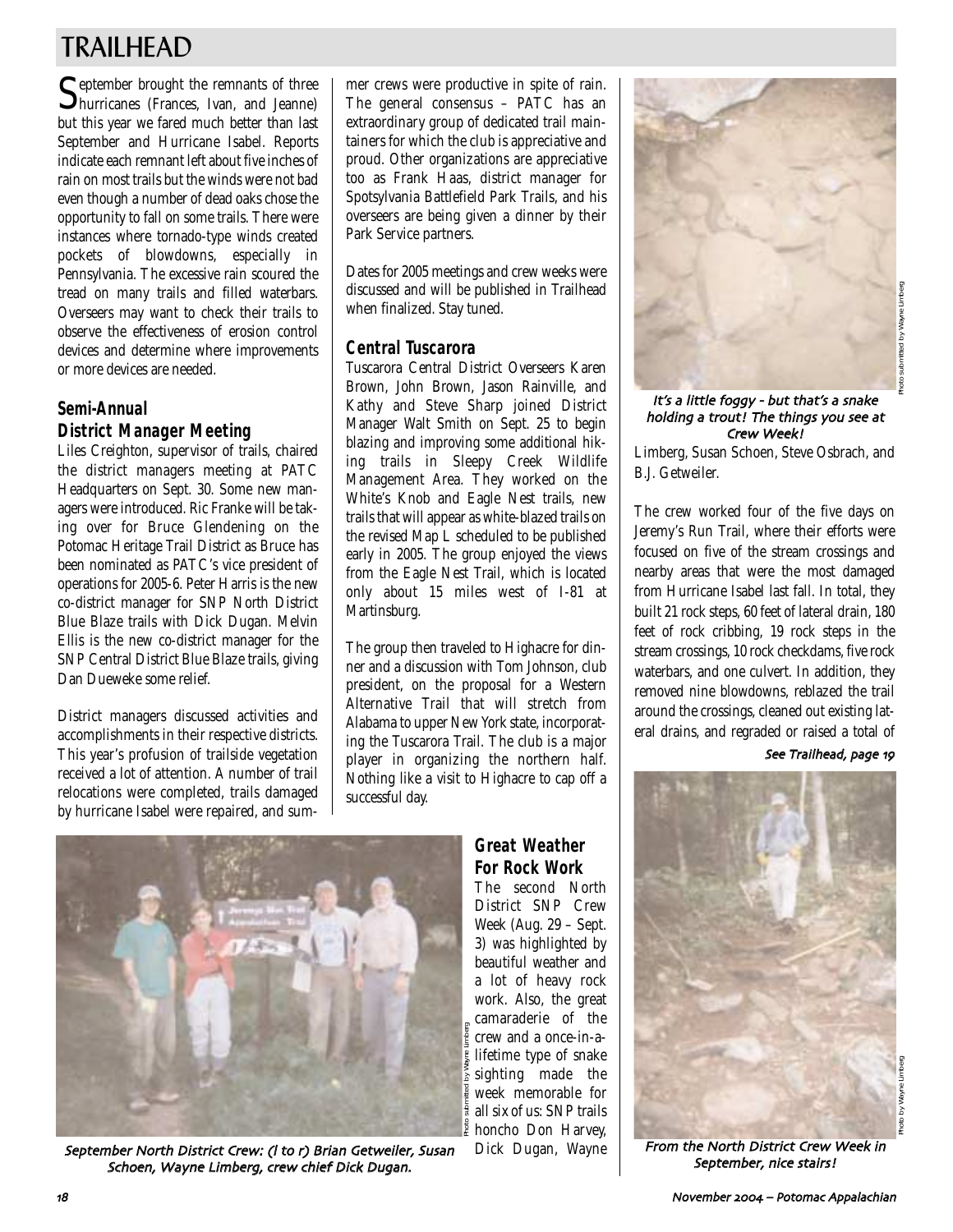#### Trailhead, from page 18

280 feet of tread. Needless to say, many big rocks were moved by the crew, and backs were sore at the end of each day!

On both Monday and Wednesday, the crew saw something that they will in all probability never see again: In a pool at the fourth stream crossing, a large brown Northern water snake caught a five-inch trout right before our eyes. To be able to witness this once was a surprise for all of us, but to see an encore performance on Wednesday of such a rare sighting was almost unbelievable. It alone almost made the hike back up Jeremy's Run worth the aches and pains we experienced after each day's work. Those aches and pains were relieved also by the great camaraderie of the crew and our evening trips for dinner in Luray and Sperryville.

The crew capped off the week on Friday morning, building 12 waterbars and two checkdams on a section of the Dickey Ridge Trail. They ended the week feeling a great sense of accomplishment in the improvements that were made to these trails. And, all are curious to see how the rock work held up after the effects of Hurricanes Frances and Ivan.

### **Blue and White Crew Finishes Another Season**

The Blue and White Crew had hoped to finish two leftover projects during their work trip in September: a stream crossing on the Hughes River and treadwork on the AT near the Lewis Mt. Campground. High water on the Hughes, however, prevented the crew from trundling their gear up to the Corbin Mountain intersection, so that part of the plan was delayed until spring. The Lewis Mountain project was finished on Saturday with the crew installing numerous locust waterbars and checkdams on a badly eroded section of the trail. After work, crew members retired to the Pinnacles Research Station for their last visit of the '04 season. In a touching ceremony, the Blue and White Singers, led by choirmaster Dan Dueweke, sang their traditional autumn ballad, "Fair well to you, Old Pinnacles Research Station, We'll Return Again In The Spring." There wasn't a dry eye in the house.

### **And There Was A Big One**

With rivers running high and a Blue and White Crew stream crossing project out of the question, a post-Frances/Ivan chainsaw team consist-



Steve Paull nears completion of cutting one side of blowdown on trail out of Bootens Gap enroute to Jones Mountain Cabin.



Dan Dueweke gives Steve Paull a break working on the "two-hour" blowdown.

ing of Dan Dueweke, Chris Mayfield, Steve Paull, and Joe Richardson was hastily assembled and began the long march from Bootens Gap to the Staunton River trailhead. Just short of Bear Church Rock, the sawyers found an enormous oak tree blocking the trail, and given the steepness of the terrain, there was no way to construct a bypass. "That'll be a two-hour tree," said Dan to the somewhat skeptical crew as chaps and helmets were donned in preparation for some major tree surgery. Burying the bars of their big Stihl chainsaws into the trunk from both sides, Dan and Steve were unable to cut completely through the tree and had to saw out a half-round section and literally step inside the trunk to finish the cut. When the rootball end finally broke free (two hours later) and rolled down the hill, the remaining trunk section was ring-dated by Steve at 180 years old. Surprisingly, not a single bit of rot was evident inside the tree – solid oak throughout. Following a short rest, the sawyers met up with Overseer Melanie Falk and continued down to Jones Mountain Cabin where either a small tornado or wind burst had toppled many trees around the cabin and slightly damaged the roof. After re-opening the cabin trail, the crew continued down Staunton River Trail fueled by Melanie's famous oatmeal cookies and looked forward to piling into the Falk family van for a ride back to Pinnacles research station and a B&W feast.

#### See Trailhead, page 16

### POTOMAC APPALACHIAN

(UPS-440-280) ©2004, Potomac Appalachian Trail Club, Inc. Published monthly by the Potomac Appalachian Trail Club, 118 Park Street, S.E., Vienna, VA 22180. Periodical class postage paid at Vienna, VA. Postmaster: send address changes to: Potomac Appalachian Trail Club, 118 Park Street, S.E., Vienna, VA 22180 Subscription: (Free with PATC membership) \$6.00 annually; \$.70 single copies.